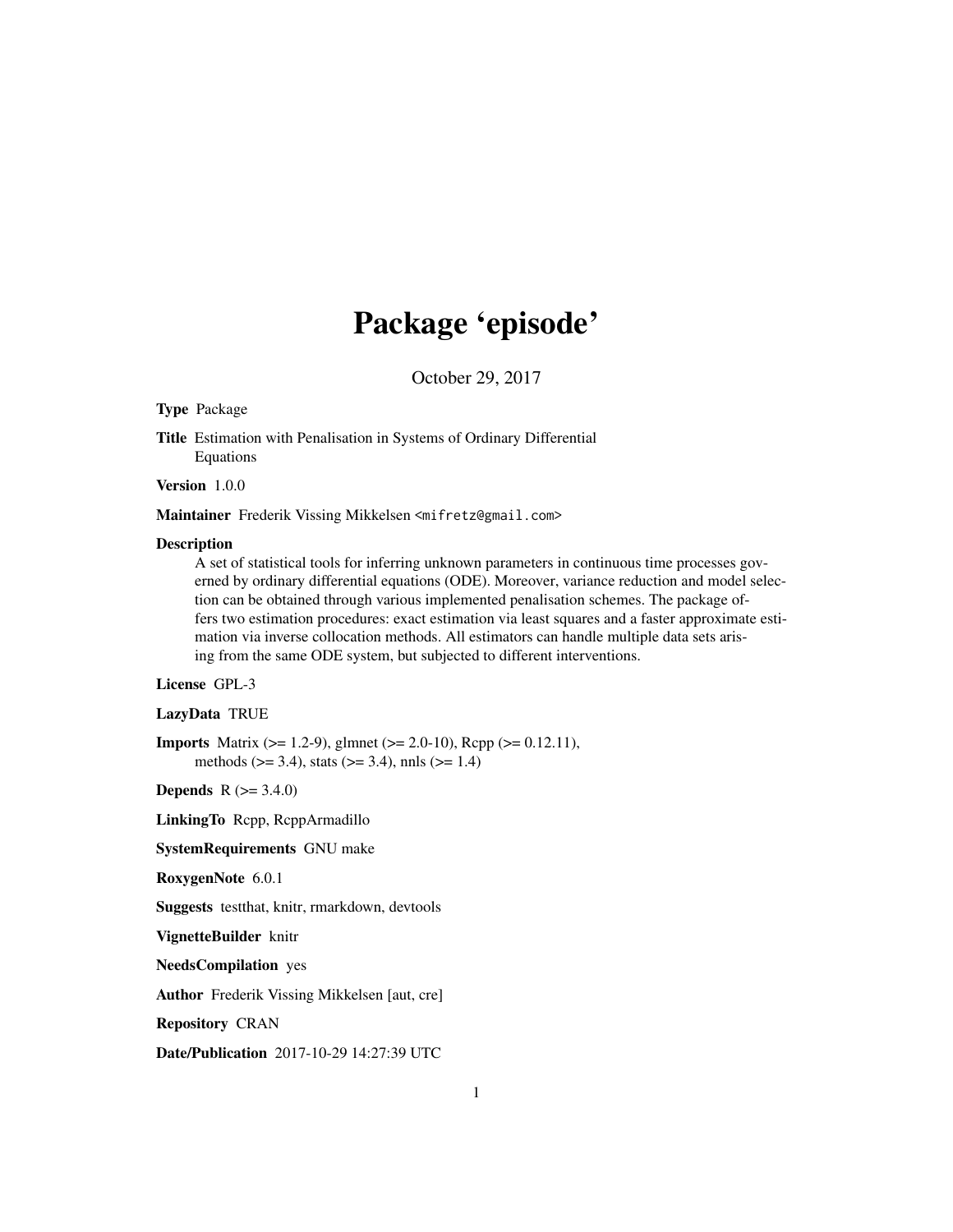39

# <span id="page-1-0"></span>R topics documented:

| aim       |  | $\overline{2}$ |
|-----------|--|----------------|
|           |  | 6              |
| field     |  | 6              |
| imd       |  | 8              |
| mak       |  | <b>10</b>      |
|           |  | 11             |
|           |  | 13             |
|           |  | -15            |
|           |  | 16             |
|           |  | -18            |
|           |  | 19             |
|           |  | 20             |
|           |  | 21             |
|           |  | 21             |
|           |  | 22             |
|           |  | 23             |
|           |  | 23             |
|           |  | 24             |
|           |  | 25             |
|           |  | 29             |
| rodeo     |  | 30             |
|           |  | 32             |
| rodeo.ode |  | 35             |
| solver    |  | 37             |
|           |  |                |

# **Index**

<span id="page-1-1"></span> $\mathop{\mathrm{aim}}\nolimits$ 

Adaptive Integral Matching (AIM)

# **Description**

Gives approximate parameter estimates using integral matching and optionally adapts weights and scales to these. Feed this to rodeo for initialising exact estimation.

# **Usage**

```
\text{aim}(o, op, x = \text{NULL}, \text{adapts} = c("scales", "penalty_factor"), xout = FALSE,params = NULL, ...)
```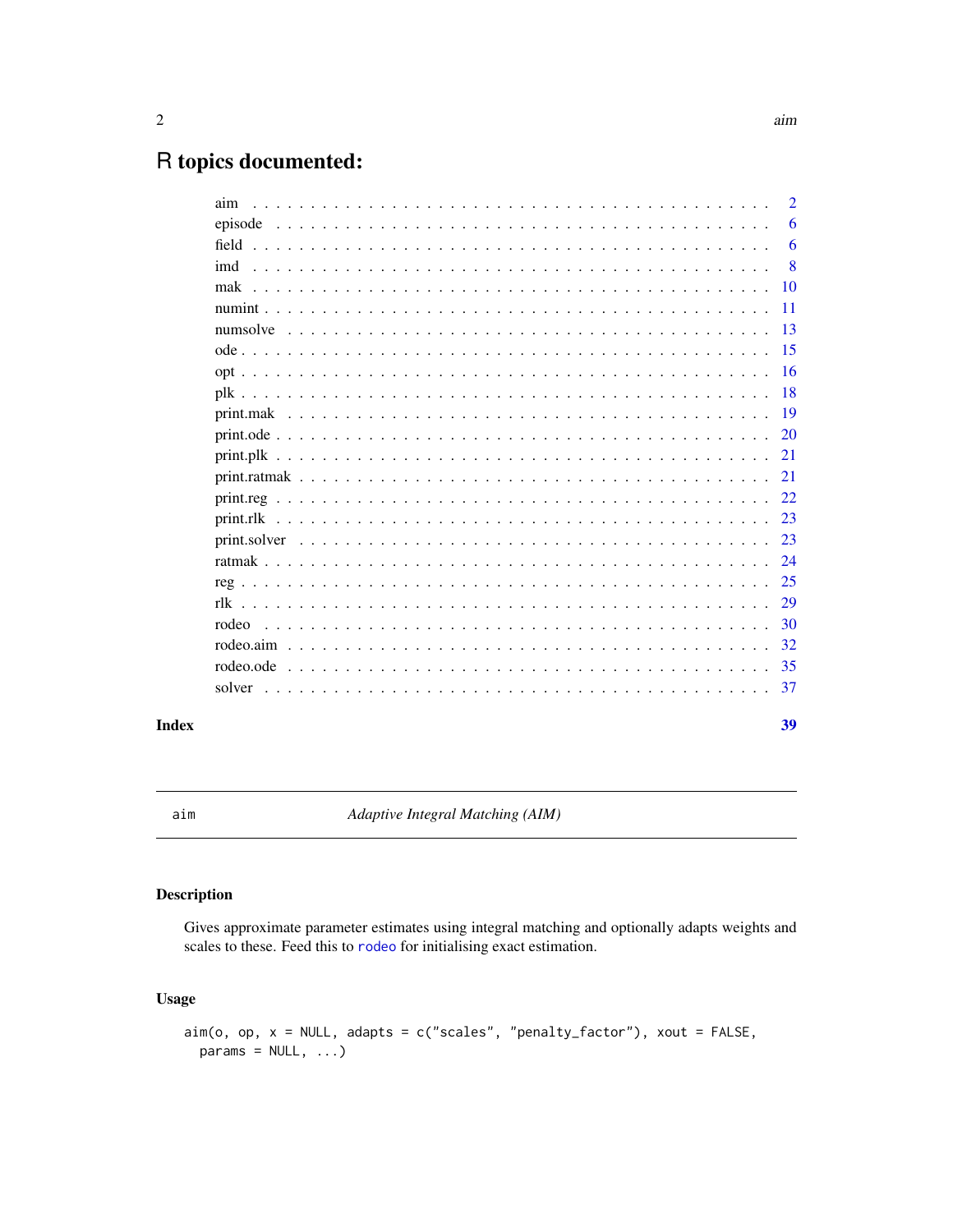<span id="page-2-0"></span>aim 3

# **Arguments**

| $\circ$      | An object of class ode (created via mak, plk, etc.).                                                                                                                                                                           |
|--------------|--------------------------------------------------------------------------------------------------------------------------------------------------------------------------------------------------------------------------------|
| op           | An object of class opt (created via opt). Compatibility check with o is con-<br>ducted.                                                                                                                                        |
| $\mathsf{x}$ | Matrix of dimension $mx(d+1)$ containing custom time and smoothed values of<br>the processes used for the integral matching, see details. If NULL (default) a<br>linear-interpolation smoother is employed.                    |
| adapts       | Character vector holding names of what quantities to adapt during algorithm.<br>Possible quantities are: "scales", "weights" and "penalty_factors", see<br>details. Default is "scales" and "penalty_factor".                  |
| xout         | Logical indicating if a matrix containing the process values at the time points in<br>y in op, linearly interpolated from x should be returned. Default is FALSE.                                                              |
| params       | List of vectors of initial parameter values. Default (NULL) translates to the zero-<br>vector. If the ODE system is linear in the parameter vector and the boundary<br>constraints on are not unusual, then params is ignored. |
| $\ddotsc$    | Additional arguments passed to aim.                                                                                                                                                                                            |

# Details

Loss function: Integral matching requires a smoothed process in order to approximate the parameter estimates. More precisely, the loss function

$$
RSS/(2*(n-s)) + lambda * penalty
$$

is minimised, where RSS is the sum of the squared 2-norms of

$$
x_i - x_{i-1} - \int_{t_{i-1}}^{t_i} f(x(s), context_l * param) ds
$$

Here f is the vector field of the ODE-system, x is the smoothed process and param is (internally) scaled with scales in reg.

Custom smoother: The supplied x is a way of customising how x in the loss function is made. Firstly, x must have similiar layout as y in op, i.e., first column is time and the remaining columns contain smoothed values of the process at those time points, see [opt](#page-15-1)-documentation for details.

The number of decreases in time in  $x$  must match the number of decreases in time in  $y$  in op. The process x in the loss function is simply a linear interpolation of x, hence finer discretisations give more refined integral matching. Each context is handled seperately. Moreover, the compatibility checks in rodeo are also conducted here.

Adaptations: The adapts are ways to adapt quantities in the [opt](#page-15-1)-object and [reg](#page-24-1)-objects in o to the data:

- "scales" A standardisation of the columns in the linearisation takes place and carry over to scales in [reg](#page-24-1)-objects in o (generally recommended and default).
- "weights" The observational weights (weights in op) are adjusted coordinate-for-coordinate (column-wise) by reciprocal average residual sum of squares across penalty parameters.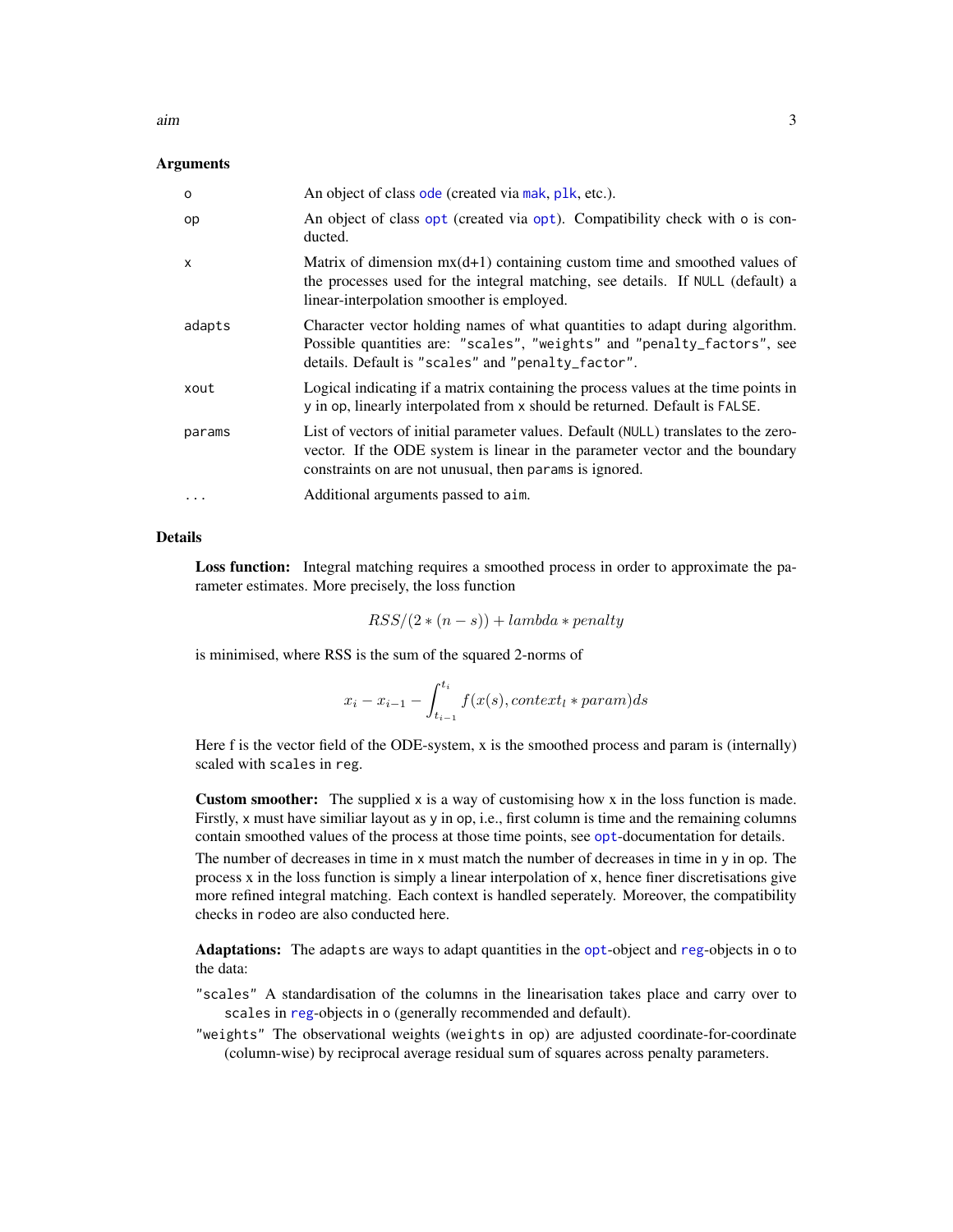<span id="page-3-0"></span>"penalty\_factor" The penalty factors in [reg](#page-24-1) are adjusted by the reciprocal average magnitude of the estimates (parameters whose average magnitude is 0 join exclude). For extremely large systems, this option can heavily reduce further computations if the returned [aim](#page-1-1)-object is passed to [rodeo](#page-29-1).

If either "penalty\_factor" or "weights" are in adapts a refitting takes place.

Finally, note that lambda and nlambda in returned [opt](#page-15-1)-object may have changed.

#### Value

An object with S3 class "aim":

| $\Omega$ | Original ode-object with adapted quantities.                                                                                                                                                                            |
|----------|-------------------------------------------------------------------------------------------------------------------------------------------------------------------------------------------------------------------------|
| op       | Original opt-object with adapted quantities and default values for lambda_min_ratio,<br>lambda and (if needed) a inserted, if these were originally NULL.                                                               |
| params   | A list of matrices (of type dgCMatrix) with the parameter estimates (scaled by<br>scales in reg), one column for each lambda value. One element in the list for<br>each parameter (other than initial state parameter). |
| x0s      | A matrix with the initial state estimates.                                                                                                                                                                              |
| rss      | A vector of residual sum of squares.                                                                                                                                                                                    |
| X        | Original x, or $y$ in op if x was NULL.                                                                                                                                                                                 |
| xout     | (If $xout = TRUE$ ) A matrix containing the values of the process at the time points<br>in y in op, interpolated from x. Use it to check that x works as intended.                                                      |

# See Also

rodeo, rodeo.ode, rodeo.aim, imd

```
set.seed(123)
# Michaelis-Menten system with two 0-rate reactions
A \leq - matrix(c(1, 1, 0, 0,
 0, 0, 1, 0,
  0, 0, 1, 0,
  0, 0, 1, 1,
  0, 0, 1, 1), ncol = 4, byrow = TRUE)
B \le - matrix(c(0, 0, 1, 0, 1)1, 1, 0, 0,
  1, 0, 0, 1,
  0, 1, 0, 0,
  1, 0, 0, 1), ncol = 4, byrow = TRUE)
k \leq c(0.1, 1.25, 0.5, 0, 0); x0 \leq c(E = 5, S = 5, ES = 1.5, P = 1.5)Time \leq seq(0, 10, by = 1)
# Simulate data, in second context the catalytic rate has been inhibited
contexts \leq \text{cbind}(1, c(1, 1, 0, 1, 1))m \le -mak(A, B, r = reg(contexts = contexts))y \le numsolve(m, c(Time, Time), cbind(x0, x0 + c(2, -2, 0, 0)), contexts * k)
```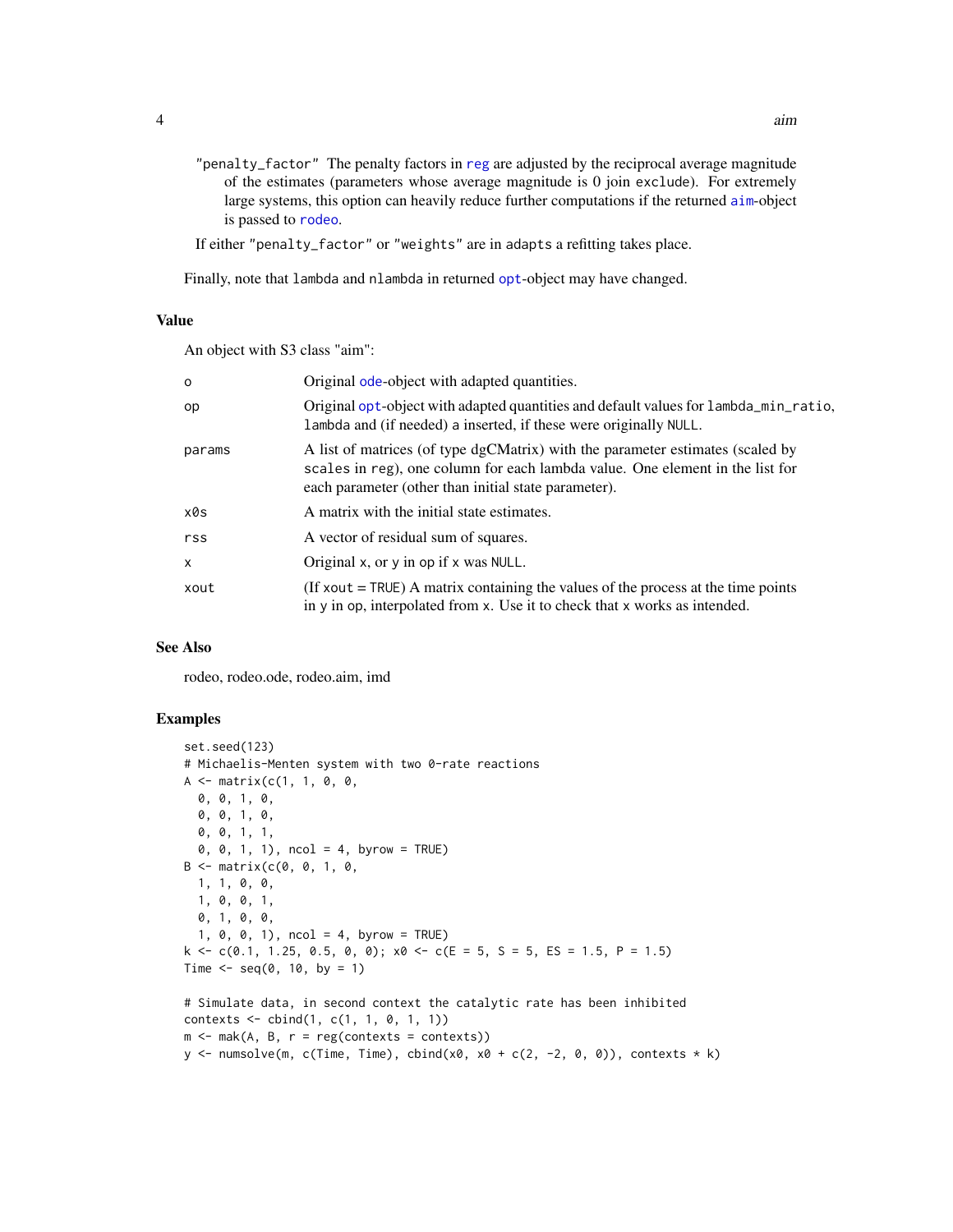```
y[, -1] <- y[, -1] + matrix(rnorm(prod(dim(y[, -1])), sd = .25), nrow = nrow(y))
# Create optimisation object via data
o \leftarrow opt(y, \text{nlambda} = 10)# Fit data using Adaptive Integral Matching on mak-object
a \leftarrow \text{aim}(m, o)a$params$rate
# Compare with true parameter on column vector form
matrix(k, ncol = 1)# Example: Power Law Kinetics
A \leq matrix(c(1, 0, 1,
  1, 1, 0), byrow = TRUE, nrow = 2)
p \leftarrow plk(A)x0 \leq c(10, 4, 1)theta \leq matrix(c(0, -0.25,
  0.75, 0,
  0, -0.1), byrow = TRUE, nrow = 3)
Time \leq - seq(0, 1, by = .025)
# Simulate data
y <- numsolve(p, Time, x0, theta)
y[, -1] <- y[, -1] + matrix(rnorm(prod(dim(y[, -1])), sd = .25), nrow = nrow(y))
# Estimation
a \leq -\operatorname{aim}(p, opt(y, nlambda = 10))a$params$theta
# Compare with true parameter on column vector form
matrix(theta, ncol = 1)# Example: use custom lowess smoother on data
# Smooth each coordinate of data to get curve
# on extended time grid
ext_time < - seq(0, 1, by = 0.001)x_smooth <- apply(y[, -1], 2, function(z) {
  # Create loess object
  data \leq data.frame(Time = y[, -1], obs = z)
  lo <- loess(obs ~ Time, data)
  # Get smoothed curve on extended time vector
  predict(lo, newdata = data.frame(Time = ext_time))
})
# Bind the extended time
x_smooth <- cbind(ext_time, x_smooth)
# Run aim on the custom smoothed curve
a_ccustom \leq \alphaim(p, opt(y), x = x_csmooth)
```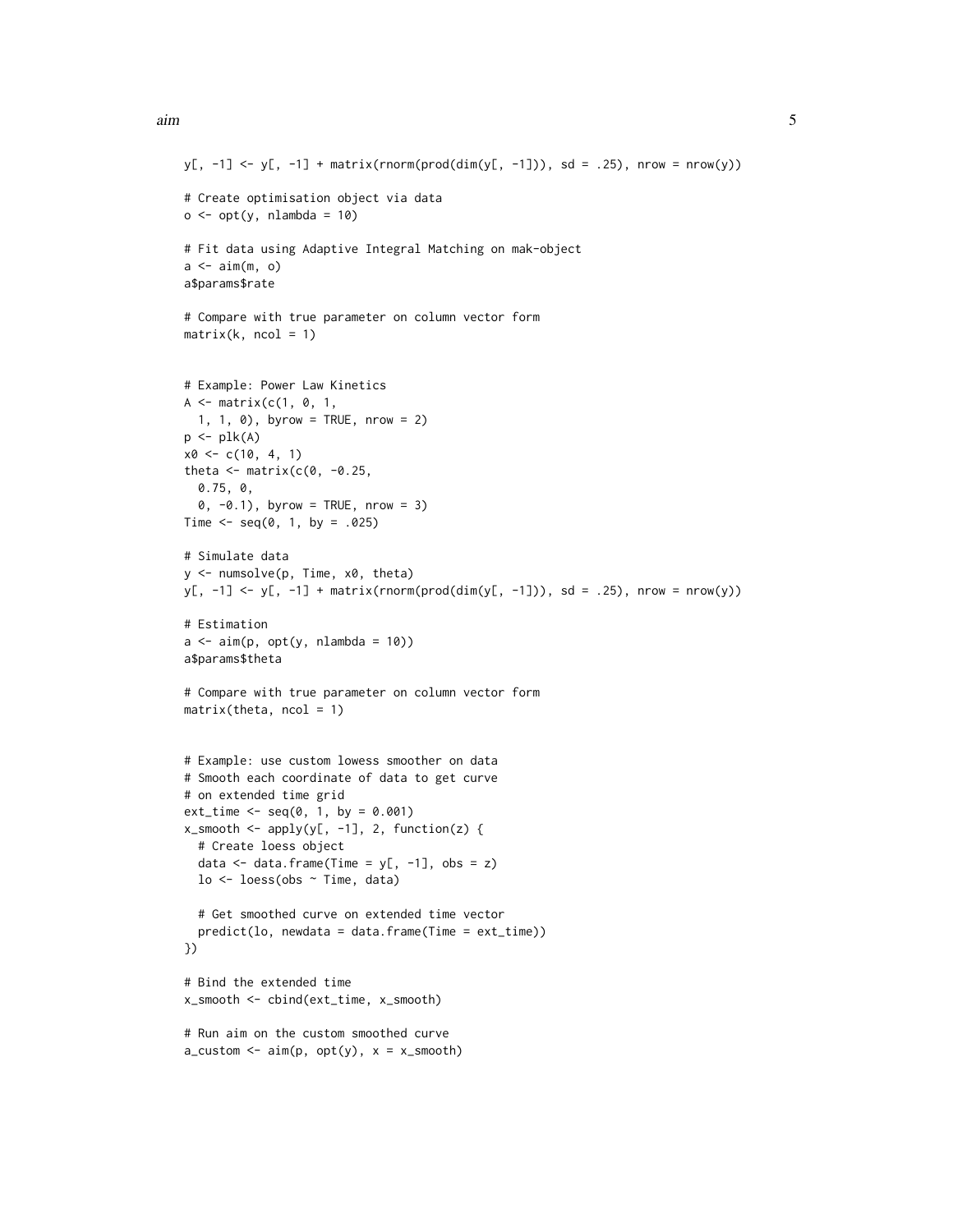<span id="page-5-0"></span>episode *Estimation with Penalisation In Systems of Ordinary Differential Equations.*

# **Description**

This package provide the tools for approximate and exact parameter estimation in ODE models with regularisation via penalisation.

# Specify your ODE

The ode system is specified via the [ode](#page-14-1)-subclasses: [mak](#page-9-1), [plk](#page-17-1), [rlk](#page-28-1) and [ratmak](#page-23-1). In creating these you can also specify numerical solver type via [solver](#page-36-1) and regularisation type of the parameter arguments via [reg](#page-24-1). To numerically solve the ODE use [numsolve](#page-12-1) and to evaluate the ODE field use [field](#page-5-1). The differentials of both quantities can also be evaluated.

#### Specify loss function

To specify the loss function use the [reg](#page-24-1) in the ODE object to control regularisation and [opt](#page-15-1) to control the observations, their weights and the tuning parameter of the regularisation.

#### Optimise the loss function

Having an [ode](#page-14-1) object and an [opt](#page-15-1) object, there are two methods for estimating the parameters: approximate estimation via inverse collocation methods, [aim](#page-1-1), or exact estimation via interior point methods, [rodeo](#page-29-1). If desired, call [rodeo](#page-29-1) on the results from [aim](#page-1-1) to use the approximate estimates for initialising the exact estimation.

<span id="page-5-1"></span>field *Field of Ordinary Differential Equation (ODE) systems.*

#### Description

Evaluates the vector field of the ODE system specified in the ode object (and optionally its differentials with respect to the state and parameter vectors).

#### Usage

field(o,  $x$ , param, differentials = FALSE,  $\ldots$ )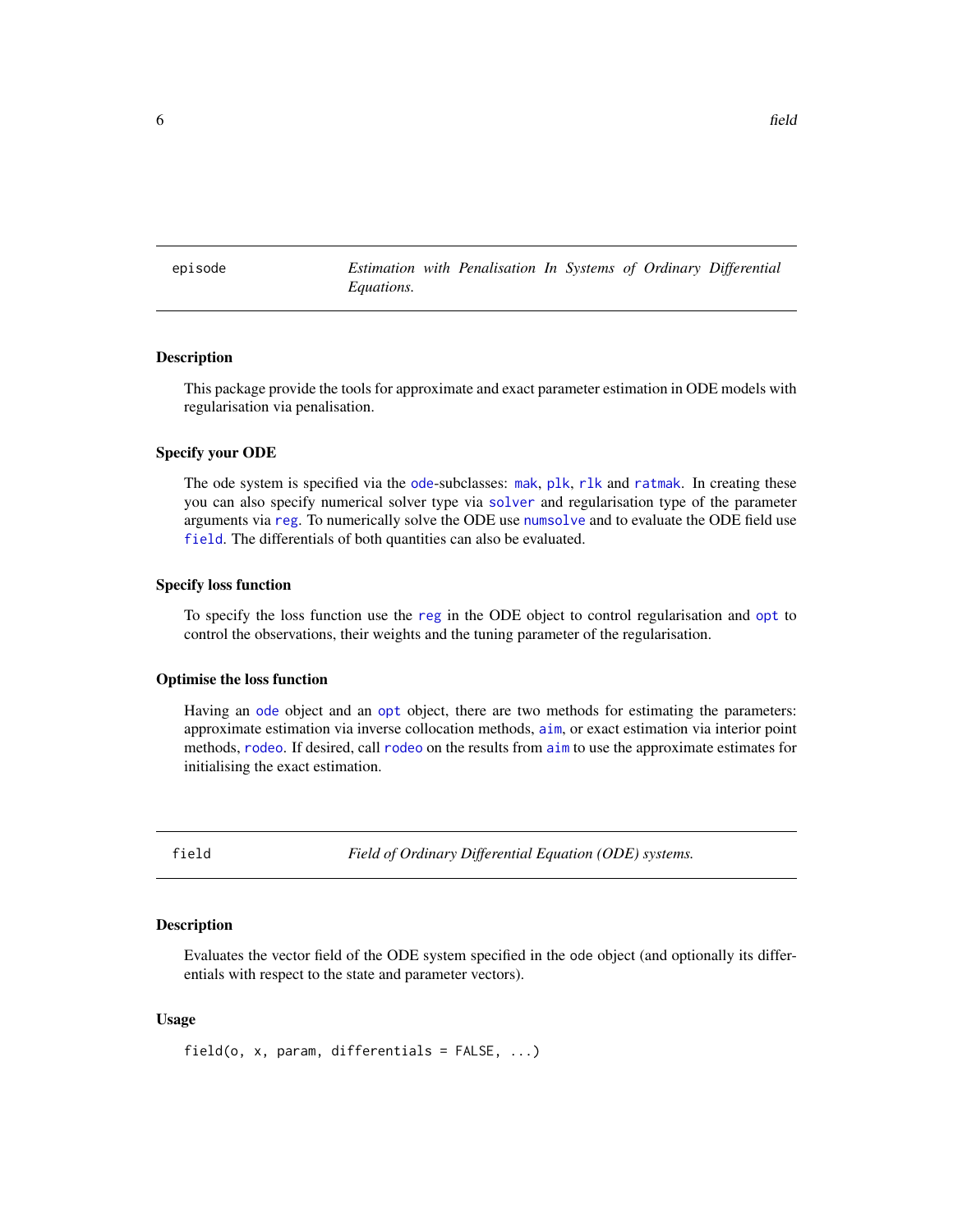#### field 7 and 7 and 7 and 7 and 7 and 7 and 7 and 7 and 7 and 7 and 7 and 7 and 7 and 7 and 7 and 7 and 7 and 7 and 7 and 7 and 7 and 7 and 7 and 7 and 7 and 7 and 7 and 7 and 7 and 7 and 7 and 7 and 7 and 7 and 7 and 7 and

# Arguments

| $\Omega$      | An object of class ode (created via mak or plk).                                                                               |
|---------------|--------------------------------------------------------------------------------------------------------------------------------|
| $\mathsf{x}$  | A non-negative numeric vector holding the state of the ODE system.                                                             |
| param         | A non-negative numeric vector of parameter values for the ODE system (or list<br>of these if multiple arguments are required). |
| differentials | Logical indicating if the differentials with respect to the state and parameter<br>vector ought to be returned as well.        |
| $\cdots$      | Additional arguments passed to field.                                                                                          |

# Value

If differentials is FALSE a vector (of length d) holding the evaluated value of the field. If differentials is TRUE a list is returned with

|          | A vector (length d) holding the evaluated value of the field.                    |
|----------|----------------------------------------------------------------------------------|
| f dx     | A sparse matrix (dxd) holding the state differential of the field.               |
| f_dparam | A (list of) sparse matrix (dxp) holding the parameter differential of the field. |

# See Also

ode, mak, plk, rlk, ratmak

```
# Example: Michaelis-Menten system
A \leftarrow matrix(c(1, 1, 0, 0,
  0, 0, 1, 0,
  0, 0, 1, 0), ncol = 4, byrow = TRUE)
B <- matrix(
c(0, 0, 1, 0,1, 1, 0, 0,
  1, 0, 0, 1), ncol = 4, byrow = TRUE)
k \leq c(1, 2, 0.5)x \leq -c(E = 1, S = 4, ES = 0, P = 0)m \leftarrow mak(A, B)# Vector field
field(m, x, k)
# ... with differentials
field(m, x, k, TRUE)
# Example: Power law kinetics
A \leq - matrix(c(1, 0, 1,
               1, 1, 0), byrow = TRUE, nrow = 2)
p \leftarrow plk(A)
```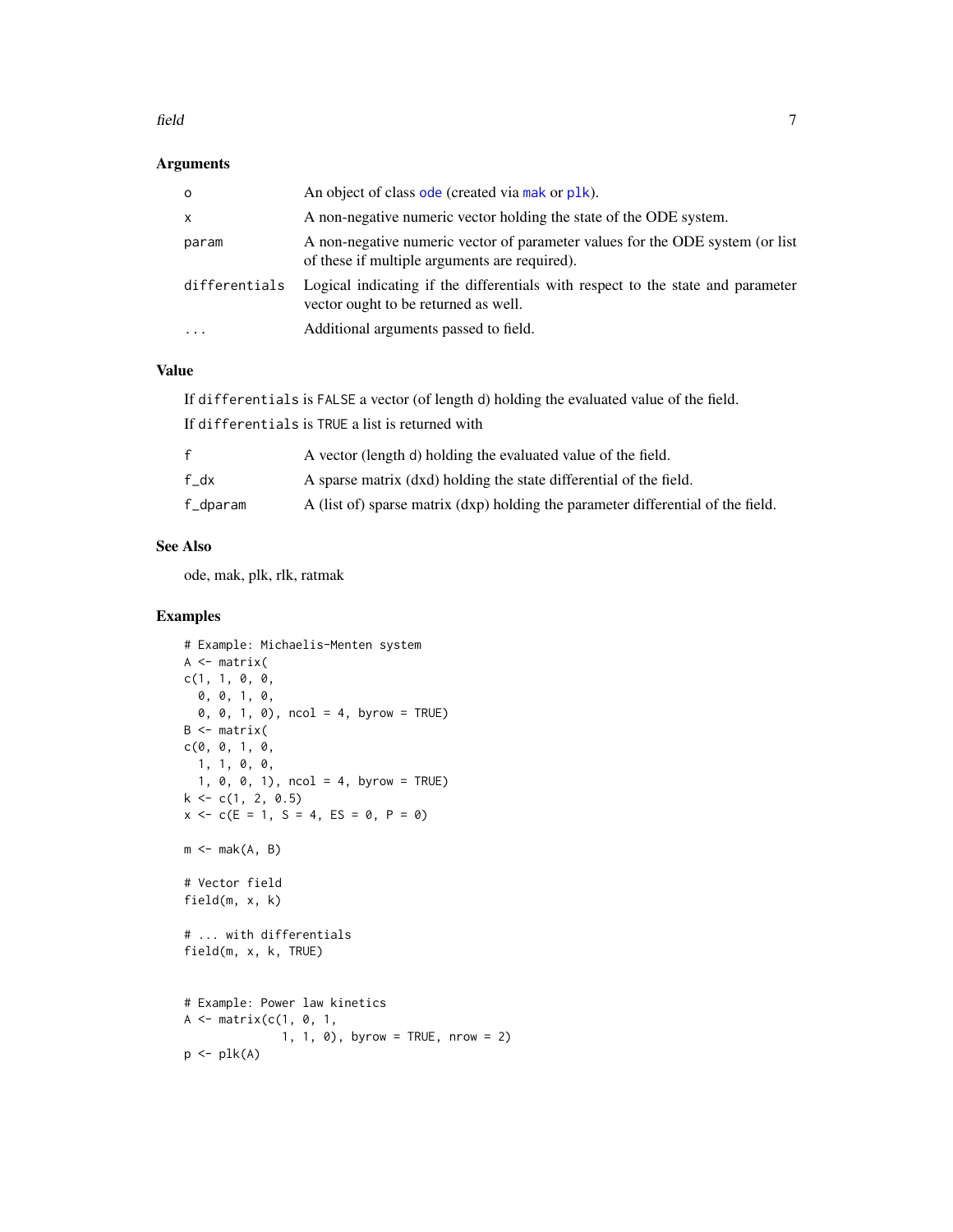<span id="page-7-0"></span>8 imd

```
x \leq c(10, 4, 1)theta \leq matrix(c(0, -0.25,
                  0.75, 0,
                  0, -0.1), byrow = TRUE, nrow = 3)
# Vector field
field(p, x, theta)
# ... with differentials
field(p, x, theta, TRUE)
```
# imd *Integral Matching Design*

# Description

Get the design matrix, formated data and weights used in integral matching.

# Usage

 $ind(o, op, x = NULL, params = NULL)$ 

# Arguments

| $\circ$      | An object of class ode (created via mak, plk, etc.).                                                                                                                                                                           |
|--------------|--------------------------------------------------------------------------------------------------------------------------------------------------------------------------------------------------------------------------------|
| op           | An object of class opt (created via opt). Compatibility check with o is con-<br>ducted.                                                                                                                                        |
| $\mathsf{x}$ | Matrix of dimension m-x- $(d+1)$ containing custom time and smoothed values<br>of the processes used for the integral matching, see details. If NULL (default) a<br>linear-interpolation smoother is employed.                 |
| params       | List of vectors of initial parameter values. Default (NULL) translates to the zero-<br>vector. If the ODE system is linear in the parameter vector and the boundary<br>constraints on are not unusual, then params is ignored. |

# Details

The design matrix is as follows:

$$
X = (\int_{t_{i-1}}^{t_i} \frac{df}{dparam}(x(s), context_l * param) * context_l ds)_{i=1}^n
$$

Here f is the vector field of the ODE-system, x is the smoothed process and params is (internally) scaled with scales in [reg](#page-24-1) objects in o.

Similiarly the observations and weights are concatinateed as follows:

$$
Y = (x_{t_i} - x_{t_{i-1}})_{i=1}^n
$$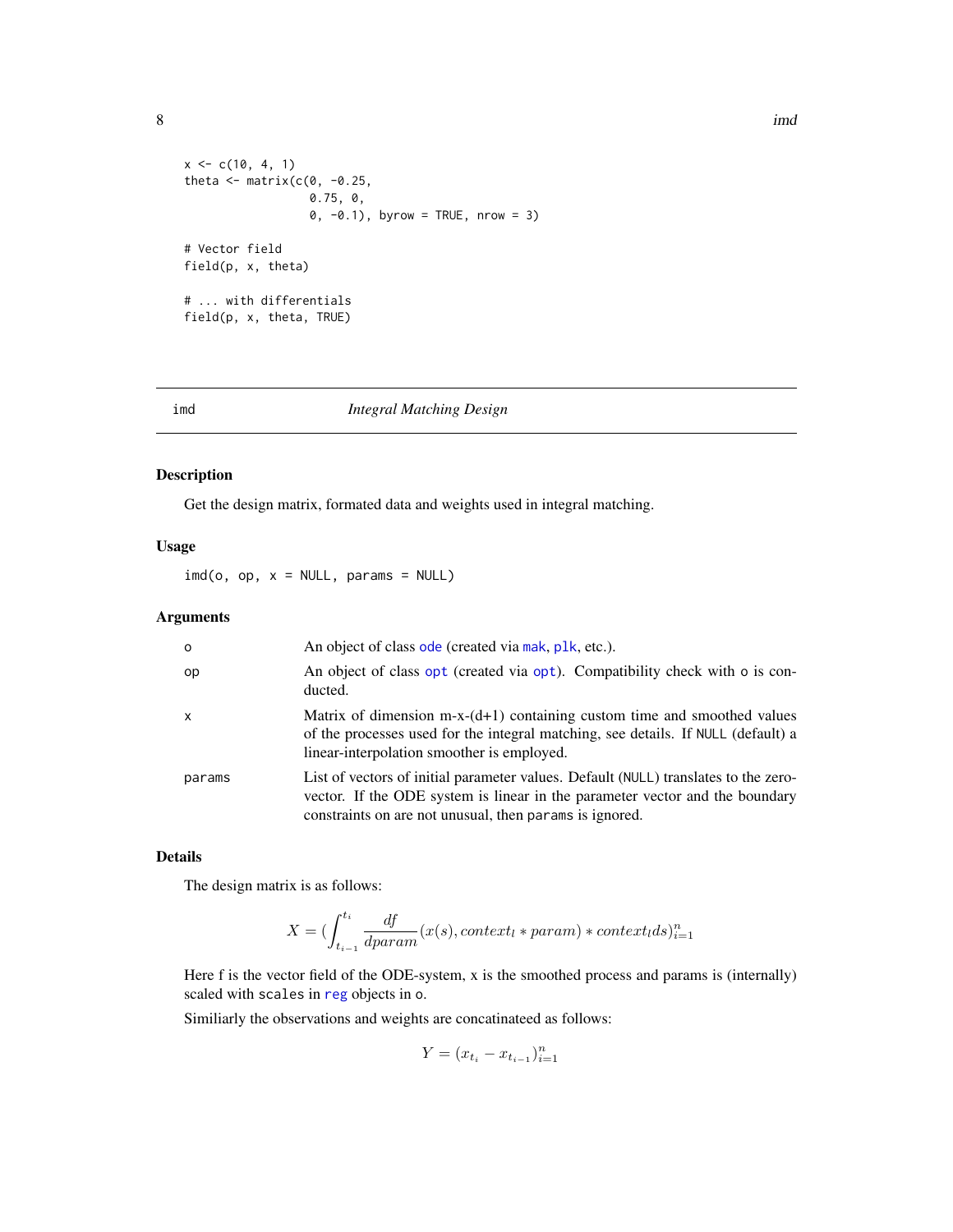imd **9** 

$$
W = ((w_{t_i} + w_{t_{i-1}})/2)_{i=1}^n
$$

The number of decreases in time in x must match the number of decreases in time in y in op. The process x is simply a linear interpolation of x, hence finer discretisations give more refined integral matching. Each context is handled seperately. Moreover, the compatibility checks in rodeo are also conducted here.

# Value

A list with:

| X.   | List of design matrices, one for each parameter argument.                                                                                |
|------|------------------------------------------------------------------------------------------------------------------------------------------|
|      | A vector of observations.                                                                                                                |
| W    | A vector of weights.                                                                                                                     |
| 88   | A matrix of initial states, one for each context. Interpolated from x.                                                                   |
| xout | A matrix containing the values of the process at the time points in y, interpolated<br>from x. Use it to check that x works as intended. |

#### See Also

aim, rodeo.aim, numint

```
set.seed(123)
# Michaelis-Menten system with two 0-rate reactions
A \leq - matrix(c(1, 1, 0, 0,
              0, 0, 1, 0,
              0, 0, 1, 0,
              0, 1, 0, 0,
              0, 0, 0, 1), ncol = 4, byrow = TRUE)
B \le - matrix(c(0, 0, 1, 0,
              1, 1, 0, 0,
              1, 0, 0, 1,
              0, 0, 0, 1,
              0, 0, 1, 0), ncol = 4, byrow = TRUE)
k \leq c(2.1, 2.25, 1.5, 0, 0); x0 \leq c(E = 8, S = 10, ES = 1.5, P = 1.5)Time \leq seq(0, 10, by = 1)
# Simulate data, in second context the catalytic rate has been doubled
contexts <- cbind(1, c(1, 1, 2, 1, 1))
m \le -mak(A, B, r = reg(contexts = contexts))y <- numsolve(m, c(Time, Time), cbind(x0, x0 + c(2, -2, 0, 0)), contexts * k)
y[, -1] <- y[, -1] + matrix(rnorm(prod(dim(y[, -1])), sd = .5), nrow = nrow(y))
# Get the design matrix used in integral matching
d \leftarrow \text{imd}(\mathfrak{m}, \text{opt}(y))head(d$X[[1]])
# Compare with glmnet
lasso <- glmnet::glmnet(x = d$X[[1]], y = d$Y, intercept = FALSE, lower.limits = 0)
```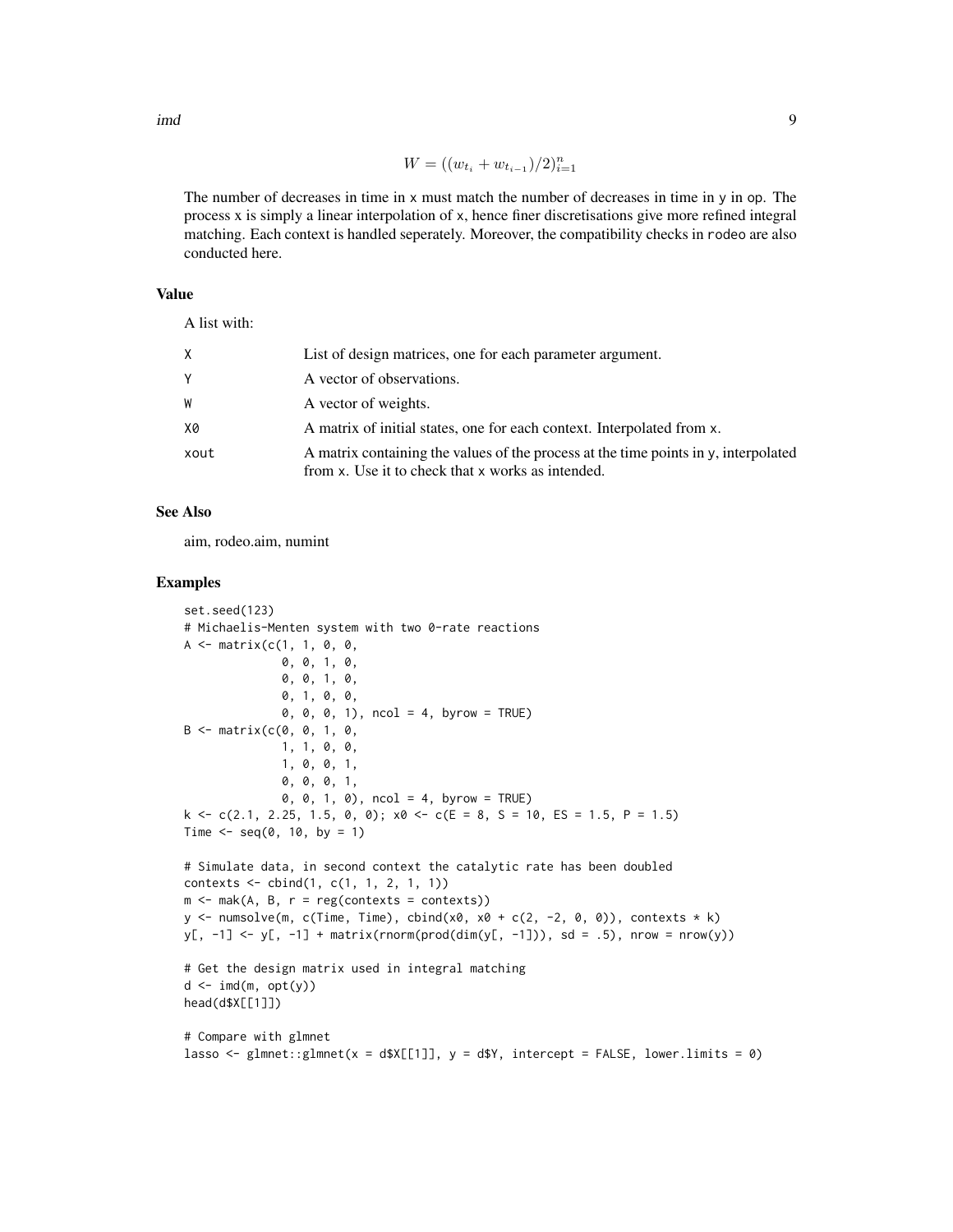```
a \leq a im(m, opt(y, nlambda = 100), adapts = "scales")
all.equal(lasso$beta, a$params$rate)
```
<span id="page-9-1"></span>

#### mak *Create 'mak' (Mass Action Kinetics) object*

# Description

This function creates an object of class mak (subclass of ode), which holds the basic information of the Mass Action Kinetics system in question.

#### Usage

```
mak(A, B, s = solver(), r = NULL, rx0 = reg("none", lower = 0, upper =Inf, fixed = TRUE))
```
#### Arguments

| $\overline{A}$ | The reactant stoichiometric matrix (pxd) containing non-negative values. Here<br>p is the number of parameters and d the number of species.                                                                              |
|----------------|--------------------------------------------------------------------------------------------------------------------------------------------------------------------------------------------------------------------------|
| <sup>B</sup>   | The product stoichiometric matrix (pxd) containing non-negative values. Here<br>p is the number of parameters and d the number of species.                                                                               |
| -S             | solver object.                                                                                                                                                                                                           |
| r              | An object of class reg giving info about how to regularise and bound the rate<br>parameters. If not provided, the default one is used.                                                                                   |
| rx0            | An object of class reg giving info about how to regularise and bound the initial<br>state parameter. If not provided, the default one is used. This default reg sets<br>$fixed = TRUE$ , which is generally recommended. |

# Details

Mass Action Kinetics is a class of ODE systems, having the following vector field:

$$
\frac{dx}{dt} = (B - A)^T diag(x^A)k
$$

with  $x^A = \left( \prod_{i=1}^d x_i^{A_{ji}} \right)_{j=1}^p$  and k estimatable and non-negative.

# Value

An object with S3 class "mak" and "ode".

#### See Also

ode, numsolve, field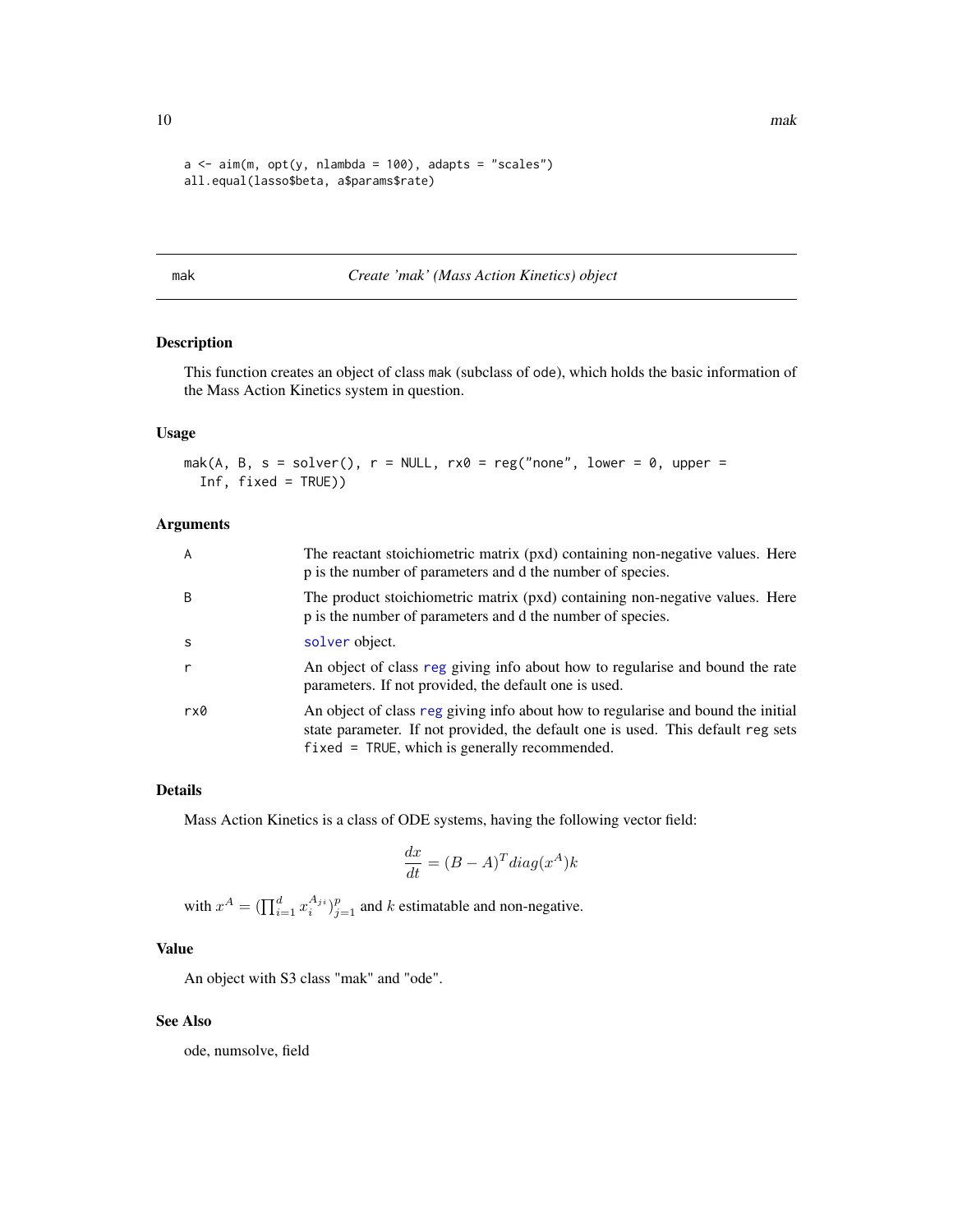#### <span id="page-10-0"></span>numint the contract of the contract of the contract of the contract of the contract of the contract of the contract of the contract of the contract of the contract of the contract of the contract of the contract of the con

# Examples

```
# Michaelis-Menten system
A \leftarrow matrix(c(1, 1, 0, 0,0, 0, 1, 0,
  0, 0, 1, 0), ncol = 4, byrow = TRUE)
B <- matrix(
c(0, 0, 1, 0,1, 1, 0, 0,
  1, 0, 0, 1), ncol = 4, byrow = TRUE)
k \leq c(1, 2, 0.5)x0 \leq -c(E = 1, S = 4, ES = 0, P = 0)Time \leq - seq(0, 1, by = .1)
m \leftarrow mak(A, B)# Solve system
numsolve(m, Time, x0, k)
# Evaluate field
field(m, x0, k)
```

| numint | Numerical integration of powers and fractions of powers via simpson |
|--------|---------------------------------------------------------------------|
|        | rule                                                                |

# Description

Evaluates numerical integrals of powers or fractions of powers of a d-dimensional function x.

# Usage

```
numint(time, x, type, A, B)
```
#### Arguments

| time           | Vector (n) holding time points in between which the integrals are evaluated.<br>Must be one series only ( <i>i.e.</i> , no decrements).                                        |
|----------------|--------------------------------------------------------------------------------------------------------------------------------------------------------------------------------|
| $\mathsf{x}$   | Matrix $(mx(d+1))$ holding discretised function. First column is time, must have<br>no decrements. The remaining columns are function values, which will be inter-<br>polated. |
| type           | String telling type, must be "power" or "fracpower".                                                                                                                           |
| $\overline{A}$ | Matrix (pxd) holding powers in rows.                                                                                                                                           |
| B              | Matrix (pxd) holding powers in rows.                                                                                                                                           |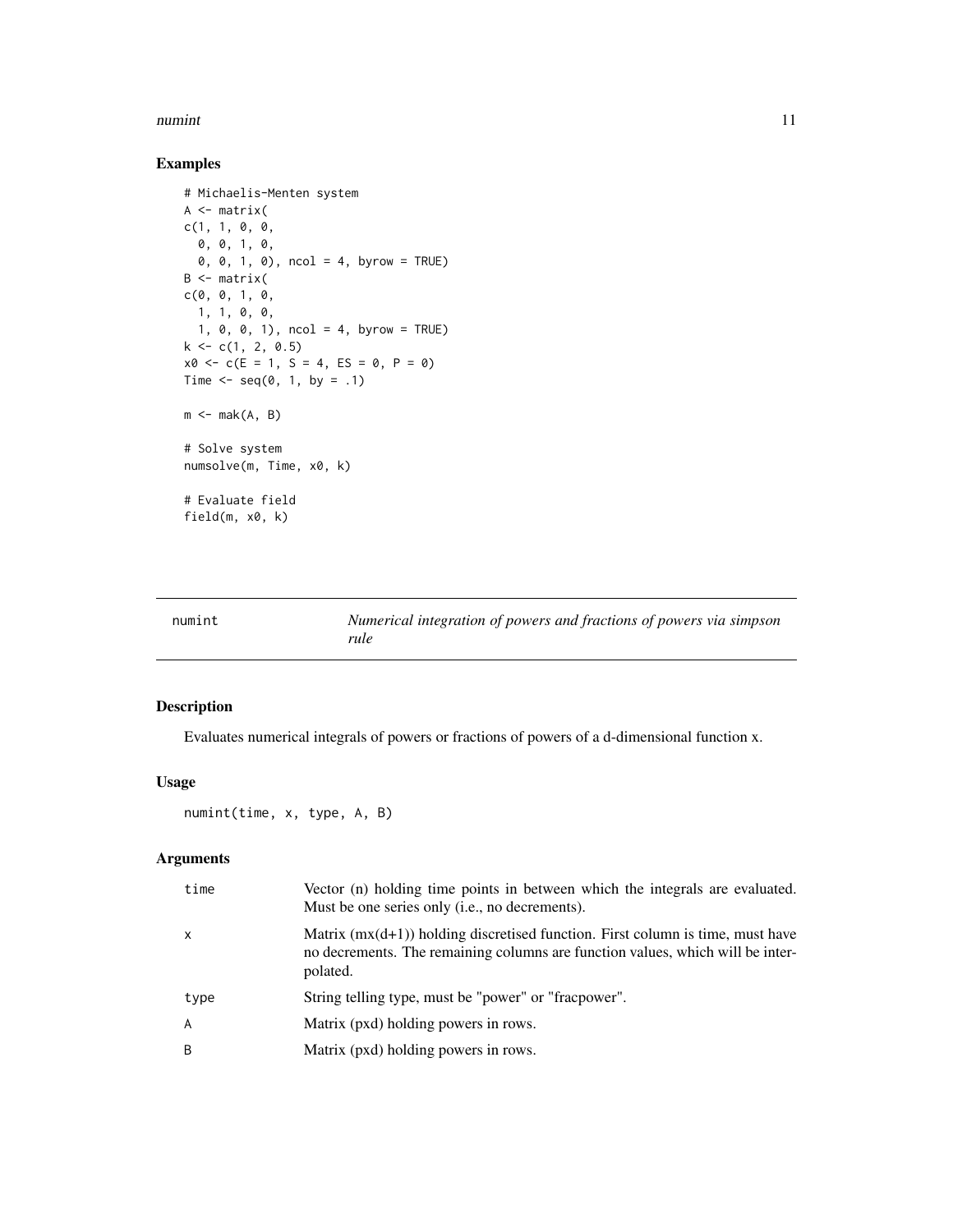A matrix of dimension (m-1)xp holding the row-concatinated blocks of integrals: If type is "power" it evaluates the numerical integrals

$$
(\int_{t_i}^{t_{i+1}} x(s)^A)_i
$$

where  $t_i$  are entries in first column of x and  $x(s)$  is constructed via a linear interpolation of x. If type is "fracpower" it evaluates the numerical integrals

$$
(\int_{t_i}^{t_{i+1}} x(s)^A / (1 + x(s)^B))_i
$$

where the fraction is evaluated coordinate wise.

The numerical integration uses the simpson rule using the intermediate time points in time in between any two consecutive time points in the first column of x. To get more accurate integrals include more intermediate time points in time.

#### See Also

imd, aim

```
# Trajectory of power law kinetics system
A \leq - matrix(c(1, 0, 1,
              1, 1, 0), byrow = TRUE, nrow = 2)
p \leftarrow plk(A)x0 \leq c(10, 4, 1)theta \leq matrix(c(0, -0.25,0.75, 0,
                  0, -0.1), byrow = TRUE, nrow = 3)
Time \leq seq(0, 1, by = .025)
traj <- numsolve(p, Time, x0, theta)
# Example: Integrate traj(s)^A between the time points in 'ti'
ti <- seq(0, 1, by = .1)ss \le numint(time = ti, x = traj, type = "power", A = A, B = A)
# Example: Integrate traj(s)^A / (1 + traj(s)^B) between the time points in 'ti'
B \leq - matrix(c(0, 2, 1,
              2, 1, 0), byrow = TRUE, nrow = 2)
ss \le numint(time = ti, x = traj, type = "fracpower", A = A, B = B)
```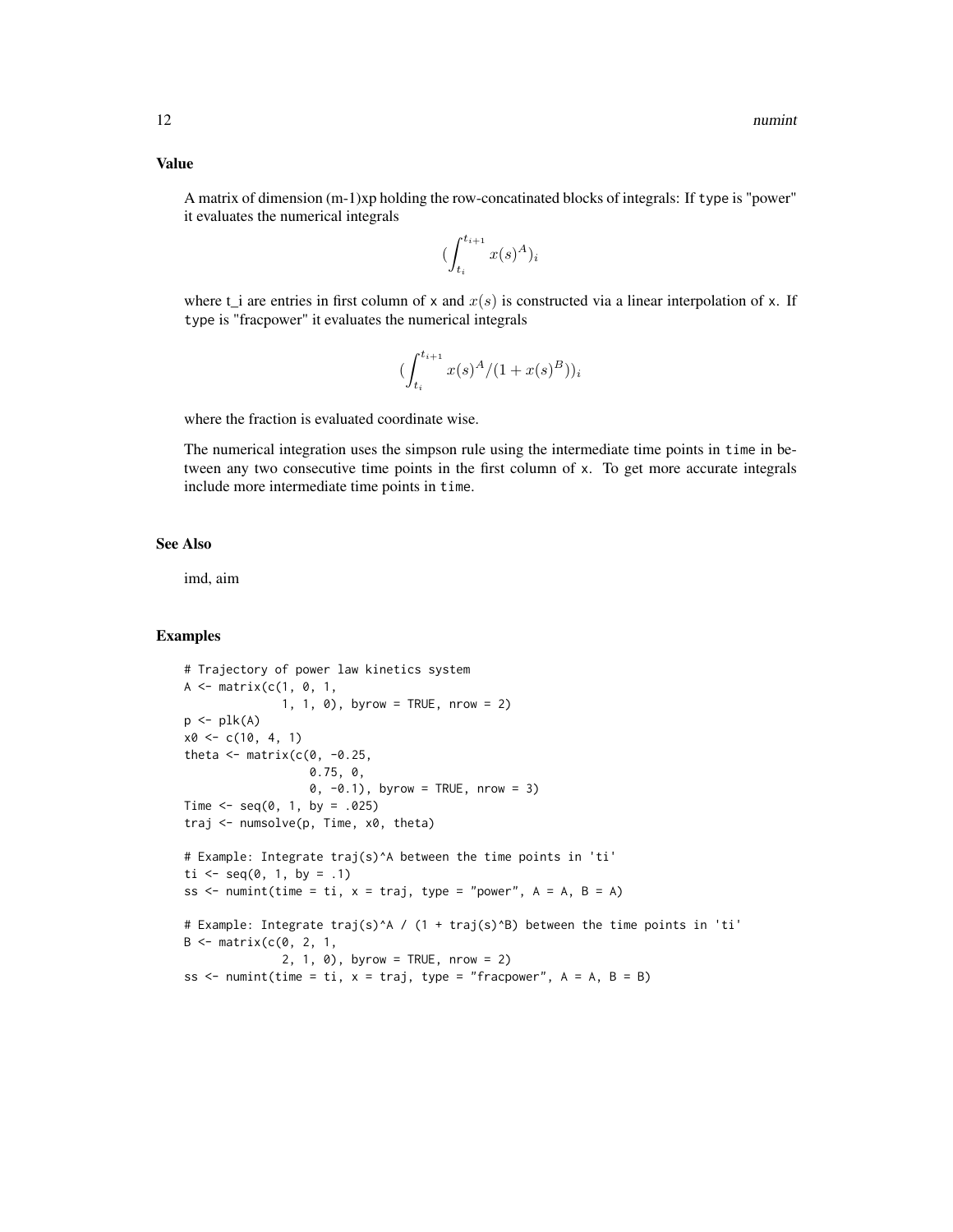<span id="page-12-1"></span><span id="page-12-0"></span>

# Description

Calculates numerical solution to the ODE system specified in the ode object and returns the solution path (and optionally its derivatives).

#### Usage

```
numsolve(o, time, x0, param, approx_sensitivity = NULL, ...)
```
#### Arguments

| Ó                  | An object of class ode (created via mak or plk).                                                                                                                                                                                                                                                            |  |
|--------------------|-------------------------------------------------------------------------------------------------------------------------------------------------------------------------------------------------------------------------------------------------------------------------------------------------------------|--|
| time               | A numeric vector holding desired time-points at which to evaluate the solution<br>path. By convention of this package, whenever time decreases the parameters<br>and initial conditions are reset, see details.                                                                                             |  |
| x0                 | A non-negative numeric vector or matrix holding the initial conditions for the<br>ODE system.                                                                                                                                                                                                               |  |
| param              | A non-negative numeric vector or matrix holding the parameter values for the<br>ODE system (or a list of these if the ode system has multiple arguments, like<br>ratmak).                                                                                                                                   |  |
| approx_sensitivity |                                                                                                                                                                                                                                                                                                             |  |
|                    | Logical or NULL. If NULL (default) the sensitivity equations are not solved<br>and no derivatives are returned. Otherwise if logical, it will solve the sensitiv-<br>ity equations. If TRUE an approximate solution is returned, else a more exact<br>solution (based on the numerical solver) is returned. |  |
| $\cdots$           | Additional arguments passed to numeric solver.                                                                                                                                                                                                                                                              |  |

# Details

As mentioned above, whenever time decreases the system restarts at a new initial condition and with a new parameter vector, called a context/environment. The number of contexts is s, i.e., the number of decreases + 1. To support these s contexts, the new initial conditions and parameter vectors can be supplied through param and x0. For both of these, either a matrix form holding the new initial conditions or parameters in the columns or a concatinated vector will work. In either case param and  $x\theta$  are coarced to matrices with  $p$  (= number of parameters) and  $d$  (= dimension of state space) rows respectively (with p and d extracted from o). Hence a check of whether param and x0 have length divisible by p and d respectively is conducted. Both parameter vectors and initial conditions will be recycled if s exceeds the number of these divisors. Therefore, if the same parameter vector and/or initial condition is desired across resets, supply only that vector. A warning will be thrown if p or d is neither a multiple nor a sub-multiple of s.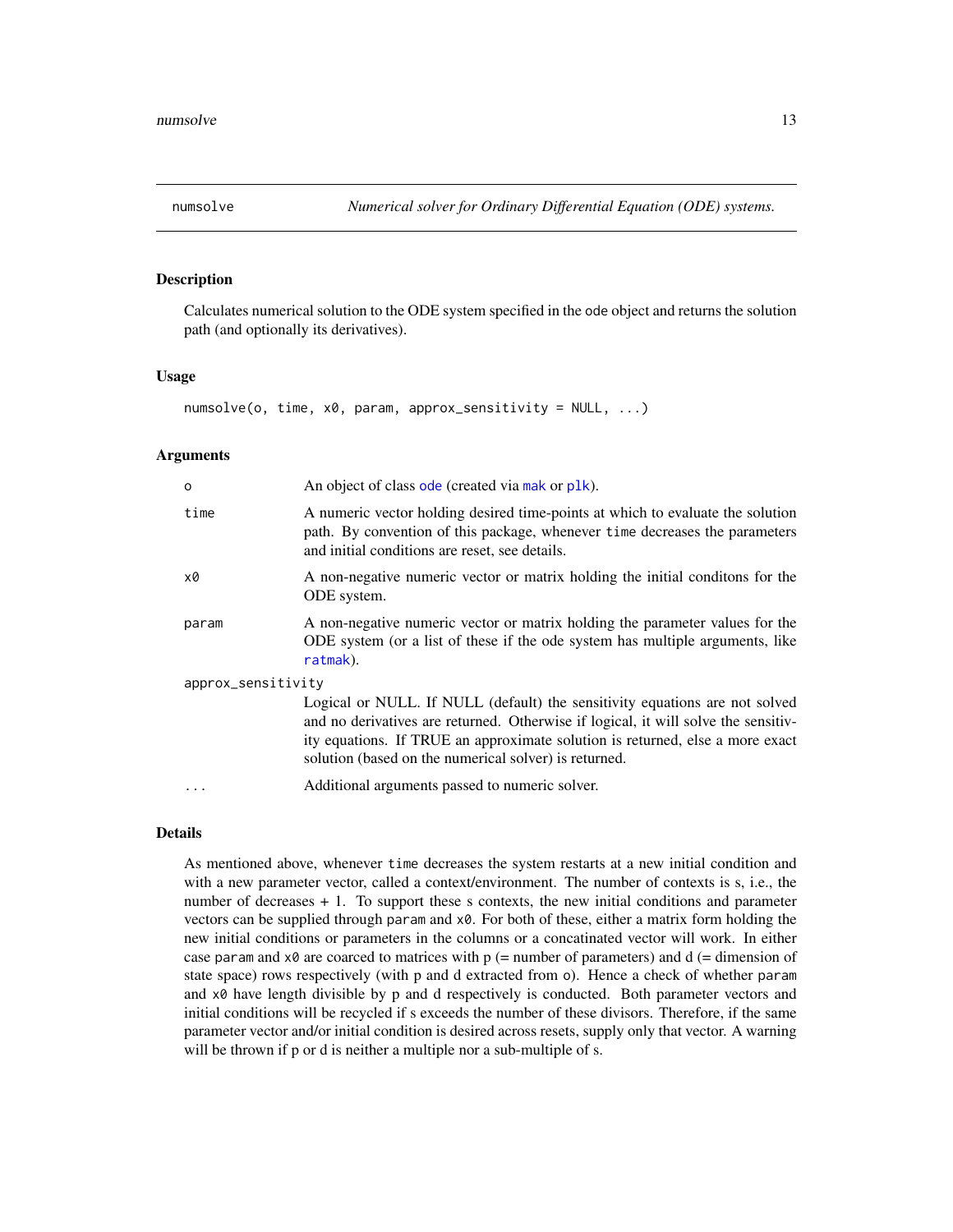<span id="page-13-0"></span>If approx\_sensitivity is NULL a matrix with the first column holding the time vector and all consecutive columns holding the states. A 0/1 convergence code of the solver is given as an attribute.

If approx\_sensitivity is logical a list is returned with

```
trajectory A matrix containing the trajectory of the system (as with approx_sensitivity = NULL).
sensitivity_param
```
A list with arrays of sensitivity solutions of parameters (row  $=$  time, colum  $=$ state, slice = parameter coordinate).

sensitivity\_ $x0$  An array with sensitivity solutions of initial state (row = time, colum = state, slice = initial state coordinate).

For a convergence code of 1, try decreasing tol or increasing step\_max in [solver](#page-36-1) object in ode object. Note that the sensitivity equations may have non-finites, even if the convergence code is 0. This is typically due to zero initial states at which the state derivative of the field may be undefined.

# See Also

ode, mak, plk, rlk, ratmak

#### Examples

```
# Example: Michaelis-Menten system
A \leftarrow matrix(c(1, 1, 0, 0,
  0, 0, 1, 0,
  0, 0, 1, 0), ncol = 4, byrow = TRUE)
B \leq - matrix(
c(0, 0, 1, 0,1, 1, 0, 0,
  1, 0, 0, 1), ncol = 4, byrow = TRUE)
k \leq -c(1, 2, 0.5)x0 \leq -c(E = 1, S = 4, ES = 0, P = 0)Time \leq - seq(0, .5, by = .1)
m \leq -mak(A, B)# Solution for one context
numsolve(m, Time, x0, k)
# Solution for two contexts (the latter with faster rate)
numsolve(m, c(Time, Time), x0, cbind(k, k * 1.5))
# Solution for two contexts (the latter with different initial condition)
numsolve(m, c(Time, Time), chind(x0, x0 + 1.5), k)# As above, but with sensitivity equations are solved (using approximate solution)
numsolve(m, c(Time, Time), cbind(x0, x0 + 1.5), k, TRUE)
```
# Example: Power law kinetics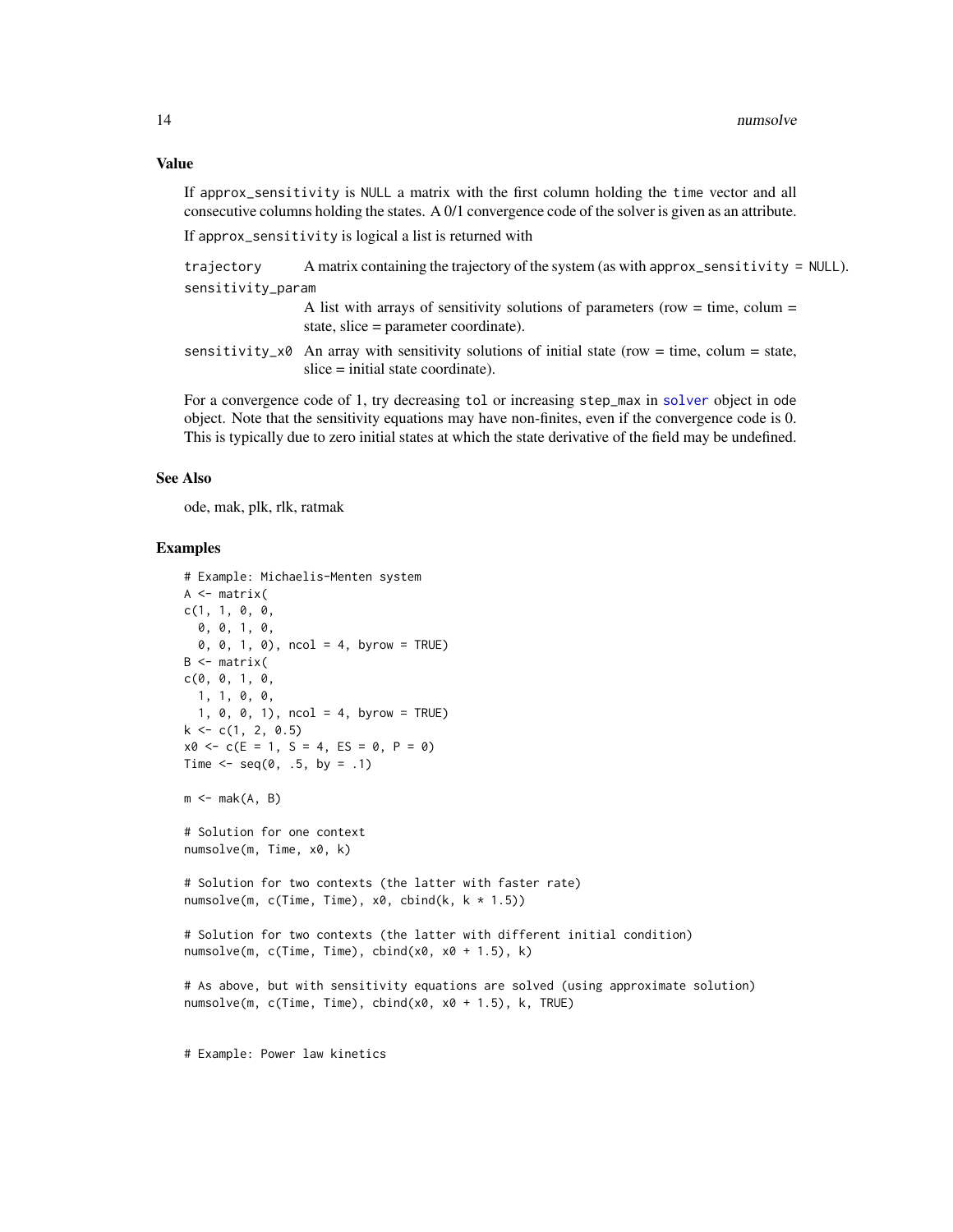<span id="page-14-0"></span>ode and the state of the state of the state of the state of the state of the state of the state of the state of the state of the state of the state of the state of the state of the state of the state of the state of the st

```
A \leq matrix(c(1, 0, 1,
              1, 1, 0), byrow = TRUE, nrow = 2)
p \leftarrow plk(A)x0 \leq c(10, 4, 1)theta \leq matrix(c(0, -0.25,
                   0.75, 0,
                   0, -0.1), byrow = TRUE, nrow = 3)
numsolve(p, Time, x0, theta)
```
# <span id="page-14-1"></span>ode *Abstract 'ode' object*

#### Description

The abstract class ode, which determines the ordinary differential equation system. Some systems have multiple parameter arguments (so far only [ratmak](#page-23-1)). The bare ode class is abstract, hence in practice you need to use one of

- [mak](#page-9-1) Mass Action Kinetics reaction network system.
- [plk](#page-17-1) Power Law Kinetics system.

[rlk](#page-28-1) Rational Law Kinetics system.

[ratmak](#page-23-1) Rational Mass Action Kinetics.

to create an actual ode object, which you can use.

# Usage

ode(...)

# Arguments

... Arguments passed to [ode](#page-14-1).

#### Value

An object with S3 class "ode".

#### See Also

mak, plk, rlk, ratmak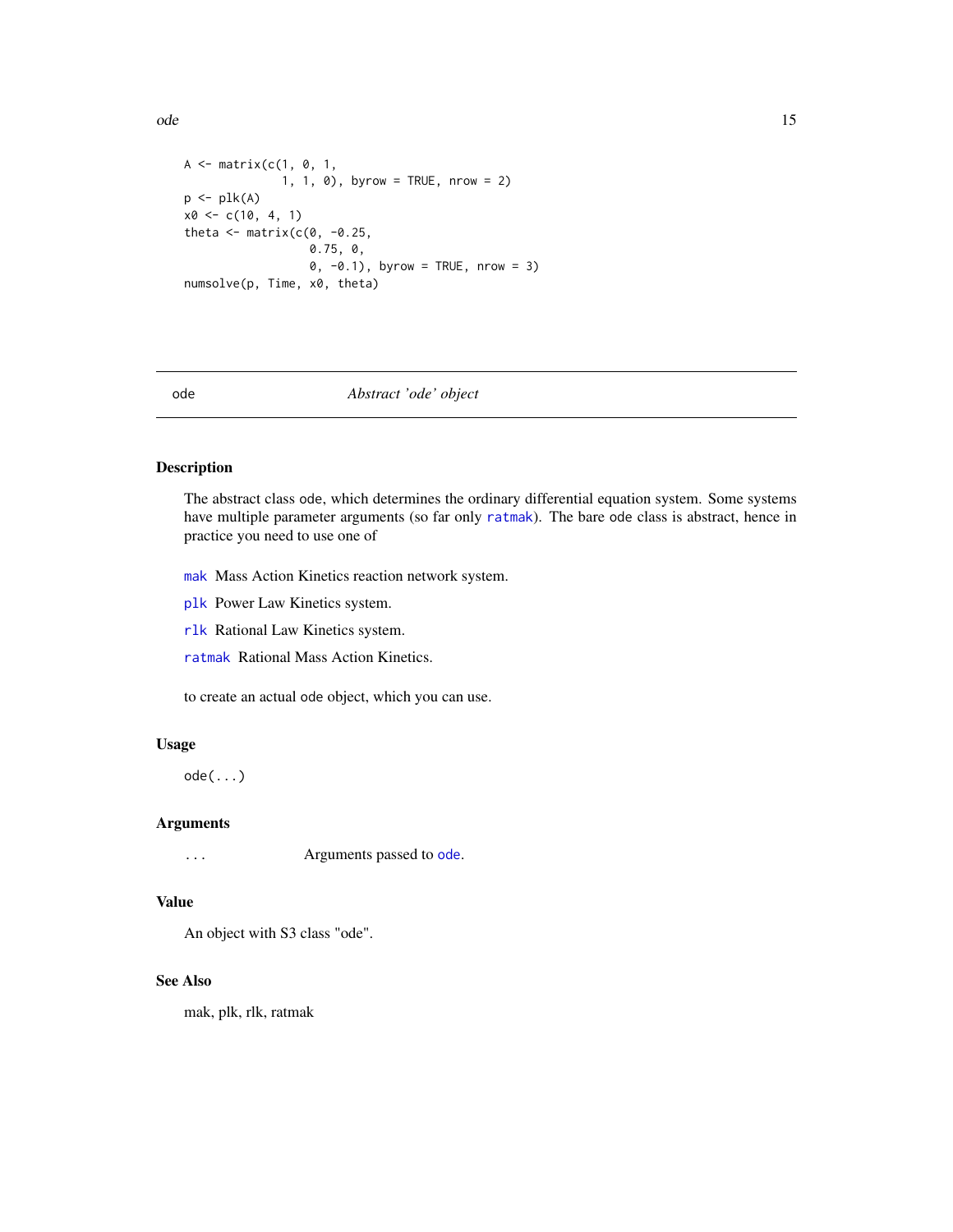# <span id="page-15-1"></span><span id="page-15-0"></span>Description

This function creates an object of class opt, which holds data, weights, tuning parameters and control list for optimisation. This is basically the control panel for the loss function optimised in [rodeo](#page-29-1) and [aim](#page-1-1).

# Usage

```
opt(y, weights = NULL, nlambda = 25, lambda\_min\_ratio = NULL,lambda\_decrease = TRUE, lambda = NULL, tol_1 = 1e-05)
```
## Arguments

| y                           | Numeric matrix $(nx(d+1))$ . First column is time and remaining columns hold<br>observations from different species, see details. Missing values (except in first<br>column) are allowed and are marked with NA or NaN. |  |
|-----------------------------|-------------------------------------------------------------------------------------------------------------------------------------------------------------------------------------------------------------------------|--|
| weights                     | Numeric matrix (nxd) of observation weights (optional).                                                                                                                                                                 |  |
| nlambda<br>lambda_min_ratio | Number of lambda values.                                                                                                                                                                                                |  |
|                             | Ratio between smallest and largest value of lambda (latter derived using data).<br>If $(n - s) * d > p$ , the default is 0.0001, else 0.01.                                                                             |  |
| lambda_decrease             |                                                                                                                                                                                                                         |  |
|                             | Logical indicating if automatically generated lambda sequence should be de-<br>creasing (default is TRUE). Consider switching to FALSE if nonzero initialisations<br>are given to rodeo.ode.                            |  |
| lambda                      | A custom lambda sequence. If not NULL, nlambda, lambda_min_ratio and<br>decrease. Lambda are ignored. The optimisation reuses last optimal parameter<br>value for next step, so lambda should preferably be monotonic.  |  |
| tol l                       | Positive numeric tolerance level used for stopping criterion (max-norm of gra-<br>dients).                                                                                                                              |  |

# Details

Data format: Whenever time (first column of y) decreases, the system restarts. Hence the data is assumed generated from s different contexts, where s - 1 is the number of decreases in the time vector.

Each context has its own initial condition and parameter vector specified through contexts (see [reg](#page-24-1) for details).

Loss function: The loss function optimised in [rodeo](#page-29-1) is:

$$
RSS/(2*(n-s)) + \lambda * \sum_{parameter\ argument} \lambda_{factor} * \sum_{j=1}^{p} v_j pen(param_j)
$$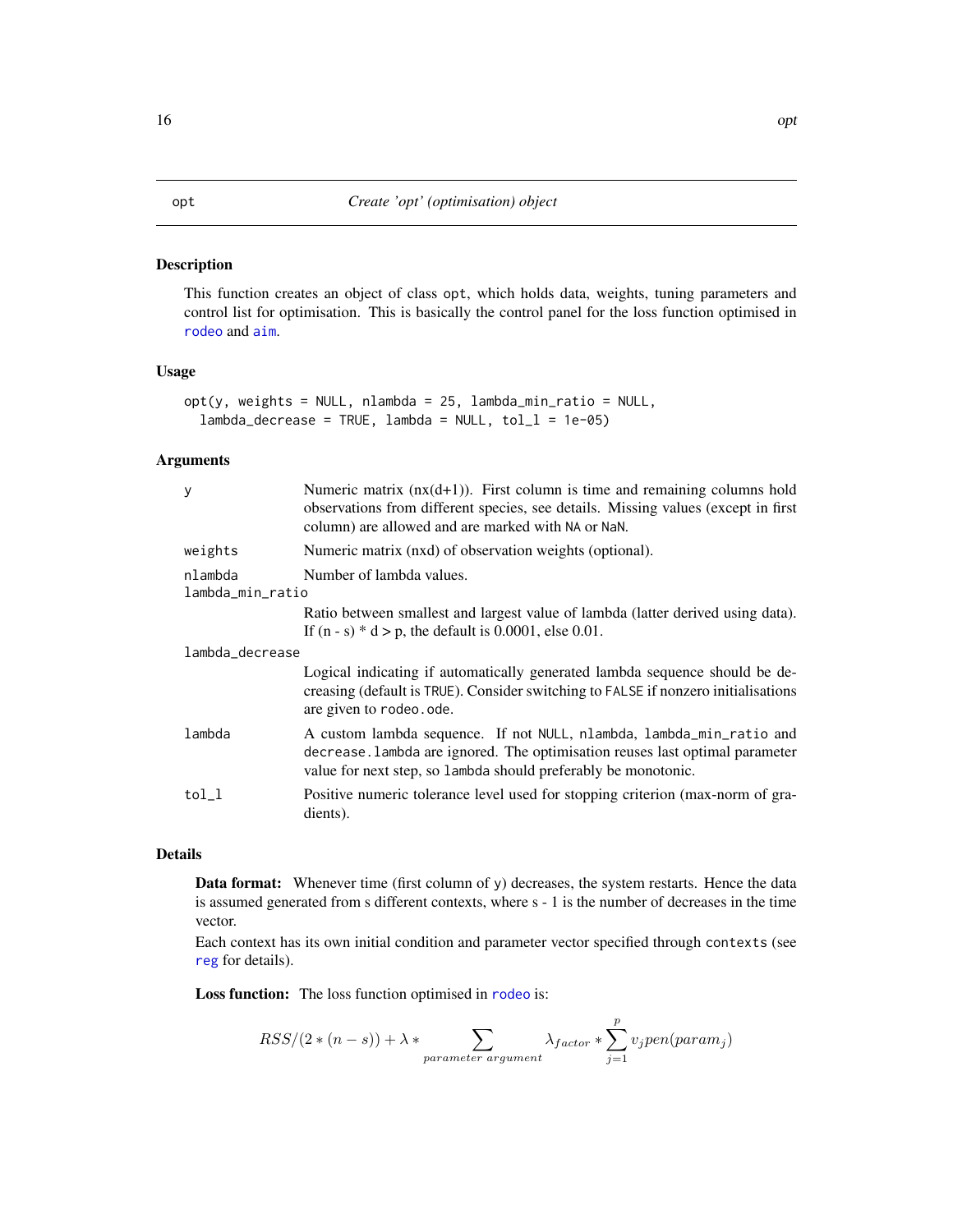<span id="page-16-0"></span>where  $\lambda$  belongs to the lambda-sequence and v is penalty\_factor. Moreover, the residual sum of squares, RSS, is given as:

$$
RSS = \sum_{i=1}^{n} ||(y(t_i) - x(t_i, x_{0l}, context_l * param)) * \sqrt{w(t_i)}||_2^2
$$

where param has been (internally) scaled with scales, and  $w(t_i)$  and  $y(t_i)$  refers to the i'th row of weights and y (with first column removed), respectively. The solution to the ODE system is the x()-function. The subscript 'l' refers to the context, i.e., the columns of contexts in regobject and  $x\theta$  in rodeo-functions  $(x\theta)$  is the initial state of the system at the first time point after a decrease in the time-vector). All products are Hadamard products.

Tuning parameter: The lambda sequence can either be fully customised through lambda or automatically generated. In the former case, a monotonic lambda-sequence is highly recommended. Throughout all optimisations, each optimisation step re-uses the old optimum, when sweeping through the lambda-sequence.

If lambda is NULL, an automatically generated sequence is used. A maximal value of lambda (the smallest at which 0 is a optimum in the rate parameter) is calculated and log-equi-distant sequence of length nlambda is generated, with the ratio between the smallest and largest lambda value being lambda\_min\_ratio. Note: when the opt-object is passed to [rodeo.ode](#page-34-1), one may want to initialise the optimisation at a non-zero parameter and run the optimisation on the reversed lambda sequence. This is indicated by setting decrease.lambda = FALSE. If, however, the opt-object is passed to [aim](#page-1-1), [glmnet](#page-0-0) ultimately decides on the lambda sequence, and may cut it short.

Optimisation: A proximal-gradient type of optimisation is employed. The step length is denoted τ. The convergence criteria is  $\Delta \eta$  < 10<sup>3</sup> ∗ max( $|(\Delta param ≠ 0)| + |(\Delta x0 ≠ 0)|, 1$ ) AND  $\Delta loss/\Delta \eta < tol_l$ , where

$$
\Delta \eta = ||\Delta param||/tol_{param} + ||\Delta x0||/tol_{x_0}
$$

#### Value

An object with S3 class "opt".

#### See Also

aim, rodeo, rodeo.aim, rodeo.ode

```
# Generate some data
set.seed(123)
A \leftarrow matrix(c(1, 0, 1,1, 1, 0), byrow = TRUE, nrow = 2)
p \leftarrow plk(A)x0 \leq -c(10, 4, 1)theta \leq matrix(c(0, -0.25,0.75, 0,
                    0, -0.1), byrow = TRUE, nrow = 3)
Time \leq seq(0, 1, by = .025)
```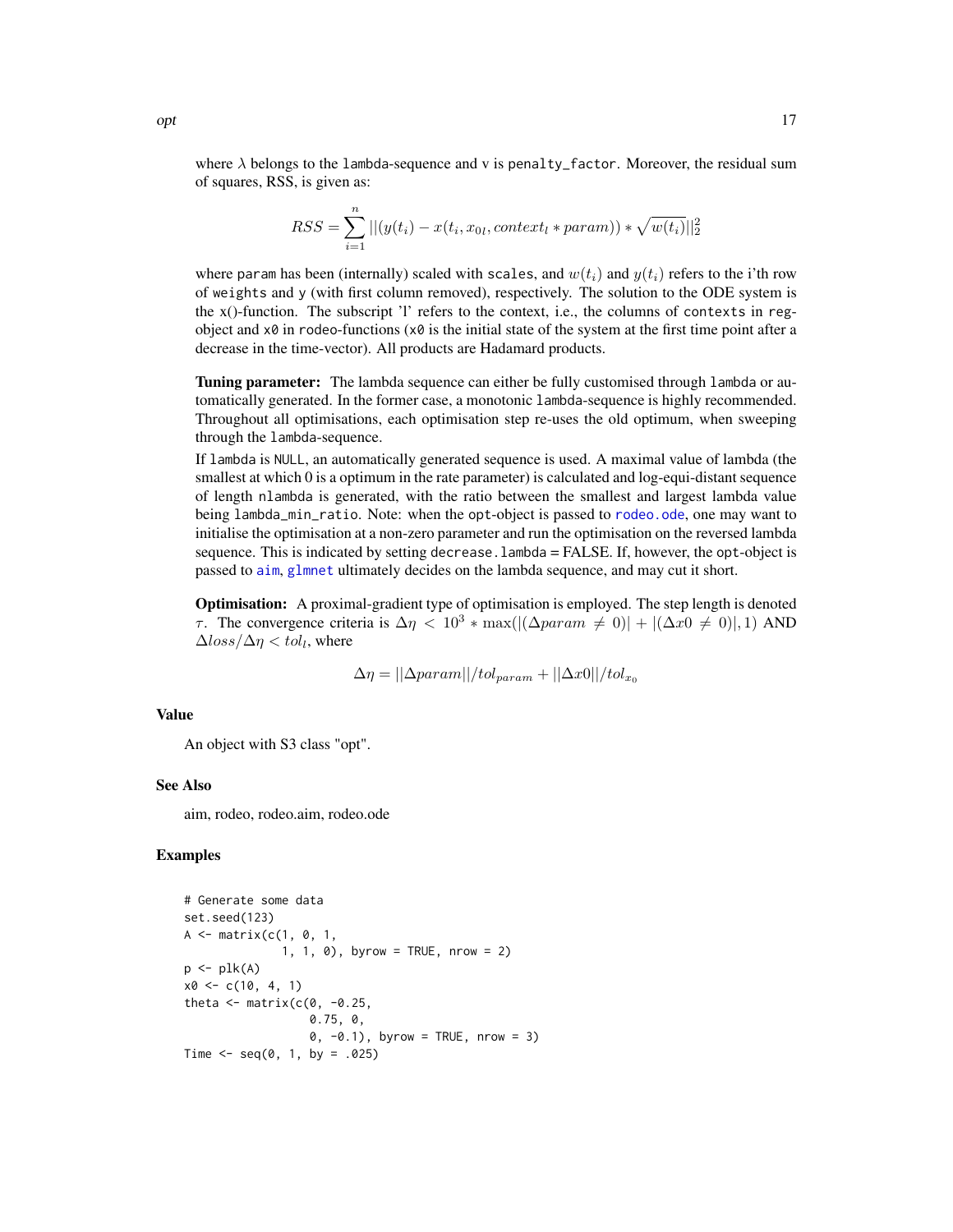```
y <- numsolve(p, Time, x0, theta)
y[, -1] <- y[, -1] + matrix(rnorm(prod(dim(y[, -1])), sd = .1), nrow = nrow(y))
# Minimally, you need to supply data:
op <- opt(y)
# More weight on early observations
w <- outer(1 / seq_len(nrow(y)), rep(1, length(x0)))
op \leq opt(y, weights = w)
# Less weight on first coordinate
w <- outer(rep(1, nrow(y)), c(1, 2, 2))
op \leq opt(y, weights = w)
# Adjust tuning parameter sequence
op <- opt(y, nlambda = 10, lambda_min_ratio = 0.05)
```
<span id="page-17-1"></span>plk *Create 'plk' (Power Law Kinetics) object*

#### Description

This function creates an object of class plk (subclass of ode), which holds the basic information of the Power Law Kinetics system in question.

#### Usage

```
plk(A, s = solver(), r = NULL, rx0 = reg("none", lower = 0, upper = Inf,fixed = TRUE))
```
#### Arguments

| $\overline{A}$ | The matrix of powers (pxd). Here d the number of species.                                                                                                                                                                |
|----------------|--------------------------------------------------------------------------------------------------------------------------------------------------------------------------------------------------------------------------|
| -S             | solver object.                                                                                                                                                                                                           |
|                | An object of class reg giving info about how to regularise and bound the rate<br>parameters. If not provided, the default one is used.                                                                                   |
| rx0            | An object of class reg giving info about how to regularise and bound the initial<br>state parameter. If not provided, the default one is used. This default reg sets<br>$fixed = TRUE$ , which is generally recommended. |

#### Details

Power Law Kinetics is a class of ODE systems, having the following vector field:

$$
\frac{dx}{dt} = \theta x^A
$$

with  $x^A = (\prod_{i=1}^d x_i^{A_{ji}})_{j=1}^p$  and  $\theta$  an estimatable parameter matrix of dimension dxp. By convention theta will only be reported as a vector (concatinated column-wise).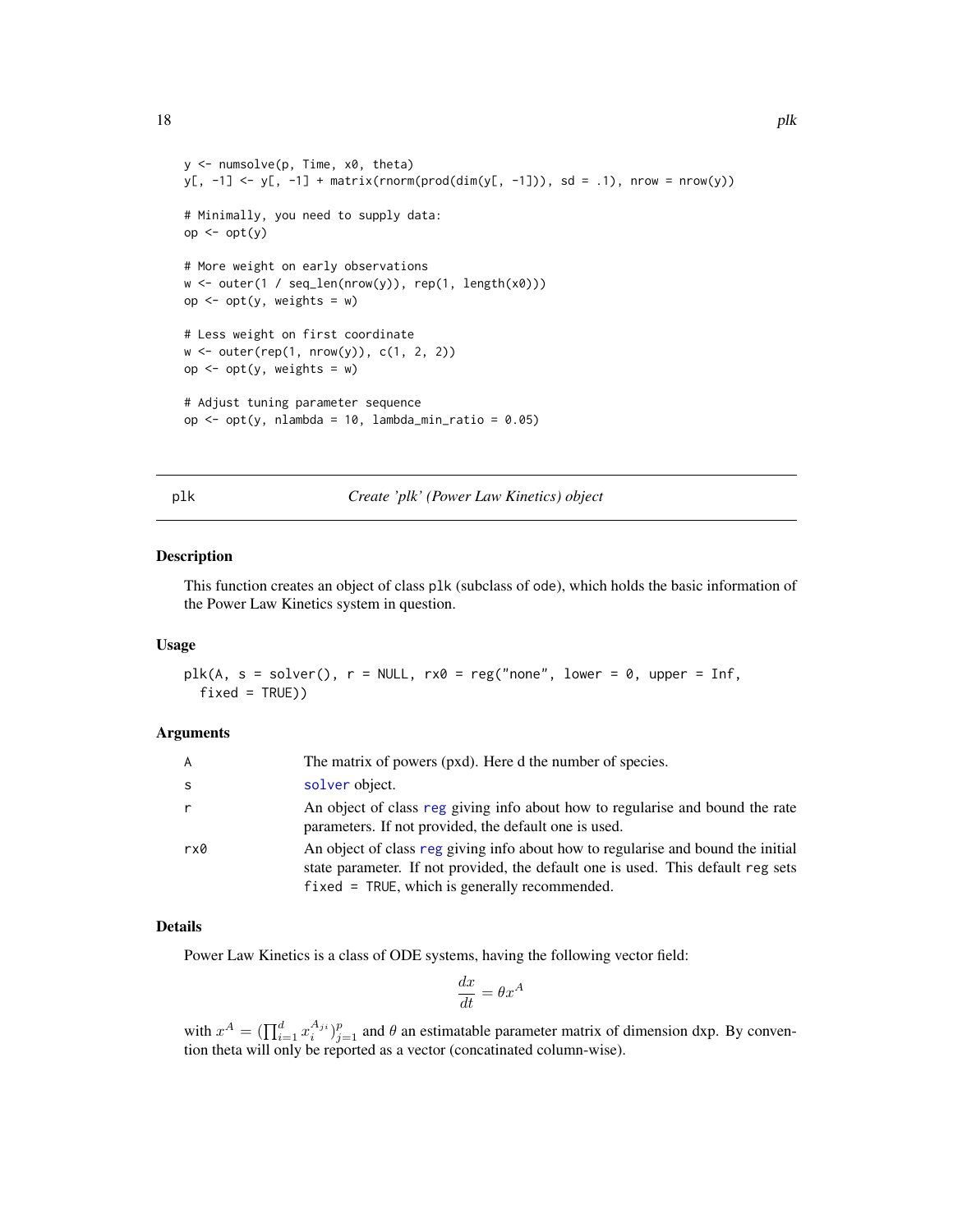#### <span id="page-18-0"></span>print.mak 19

# Value

An object with S3 class "plk" and "ode".

# See Also

ode, numsolve, field

# Examples

```
# Power law system
A <- matrix(
c(1, 0, 0, 0,
  0, 1, 2, 0,
  0, 0, 0, 1), ncol = 4, byrow = TRUE)
theta <- matrix(
c(0, 2, -0.5, 0,1, 0, 0, 1,
  -1, -1, -1, -1), ncol = 3, byrow = TRUE)
x0 \leq -c(X = 1, Y = 4, Z = 0.1, W = 0.1)Time \leq seq(0, 1, by = .1)
p \leftarrow plk(A)# Solve system
numsolve(p, Time, x0, theta)
# Evaluate field
field(p, x0, theta)
```
print.mak *Print 'mak' object*

# Description

Prints objects of class mak, including visualising the reactions.

# Usage

```
## S3 method for class 'mak'
print(x, \ldots)
```
# Arguments

| X        | Object of class mak.                  |
|----------|---------------------------------------|
| $\cdots$ | Additional arguments passed to print. |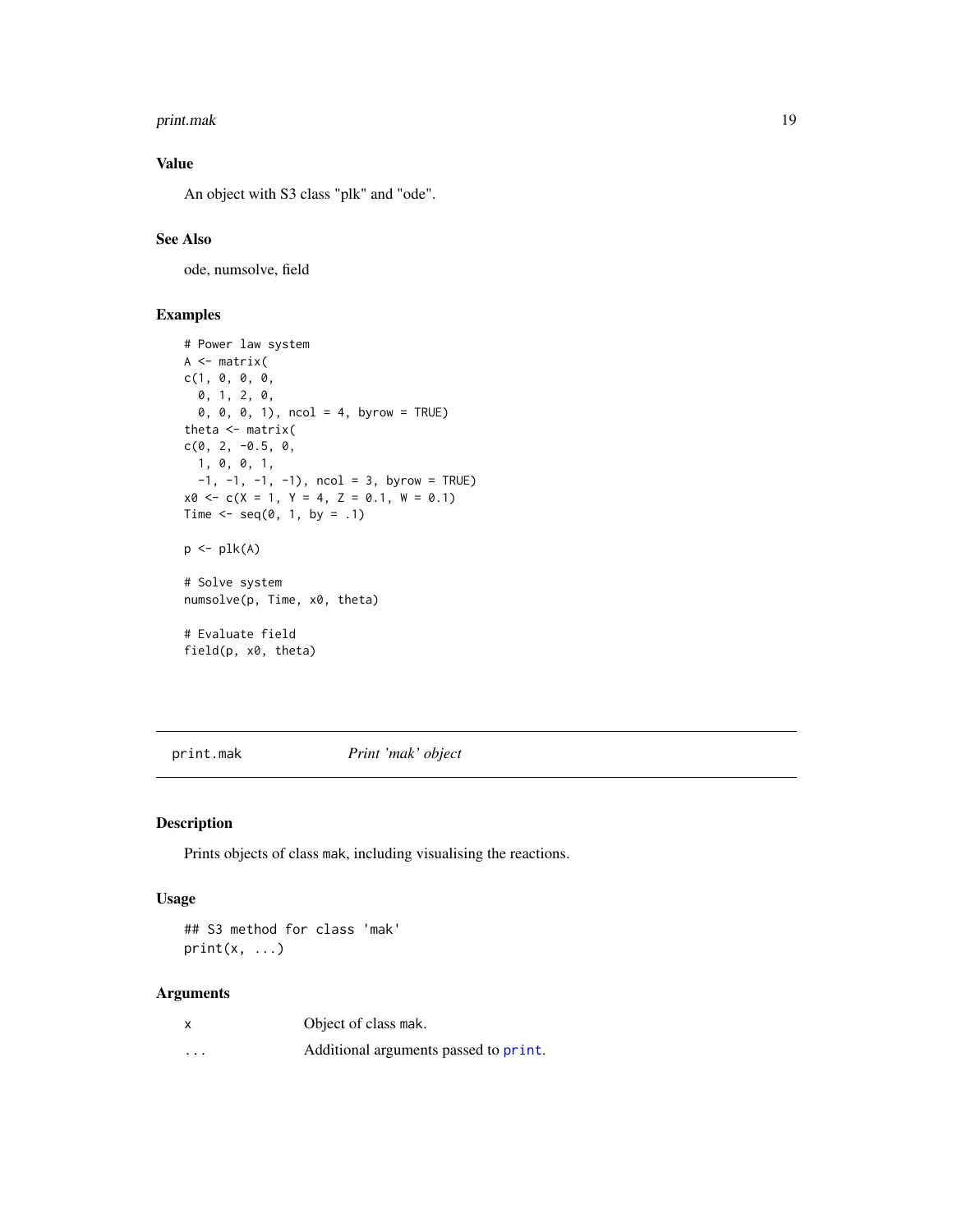20 print.ode to the contract of the contract of the contract of the contract of the contract of the contract of the contract of the contract of the contract of the contract of the contract of the contract of the contract o

# See Also

mak

# Examples

```
# Michaelis-Menten system
A <- matrix(
c(1, 1, 0, 0,
  0, 0, 1, 0,
  0, 0, 1, 0), ncol = 4, byrow = TRUE)
B \leftarrow matrix(c(0, 0, 1, 0,
  1, 1, 0, 0,
  1, 0, 0, 1), ncol = 4, byrow = TRUE)
m \leftarrow mak(A, B)m
```
print.ode *Print 'ode' object*

# Description

Prints objects of class ode. Since this class is abstract, it moves on the print method for the derived class.

# Usage

```
## S3 method for class 'ode'
print(x, \ldots)
```
# Arguments

| X        | Object of class ode.                  |
|----------|---------------------------------------|
| $\cdots$ | Additional arguments passed to print. |

# See Also

ode

<span id="page-19-0"></span>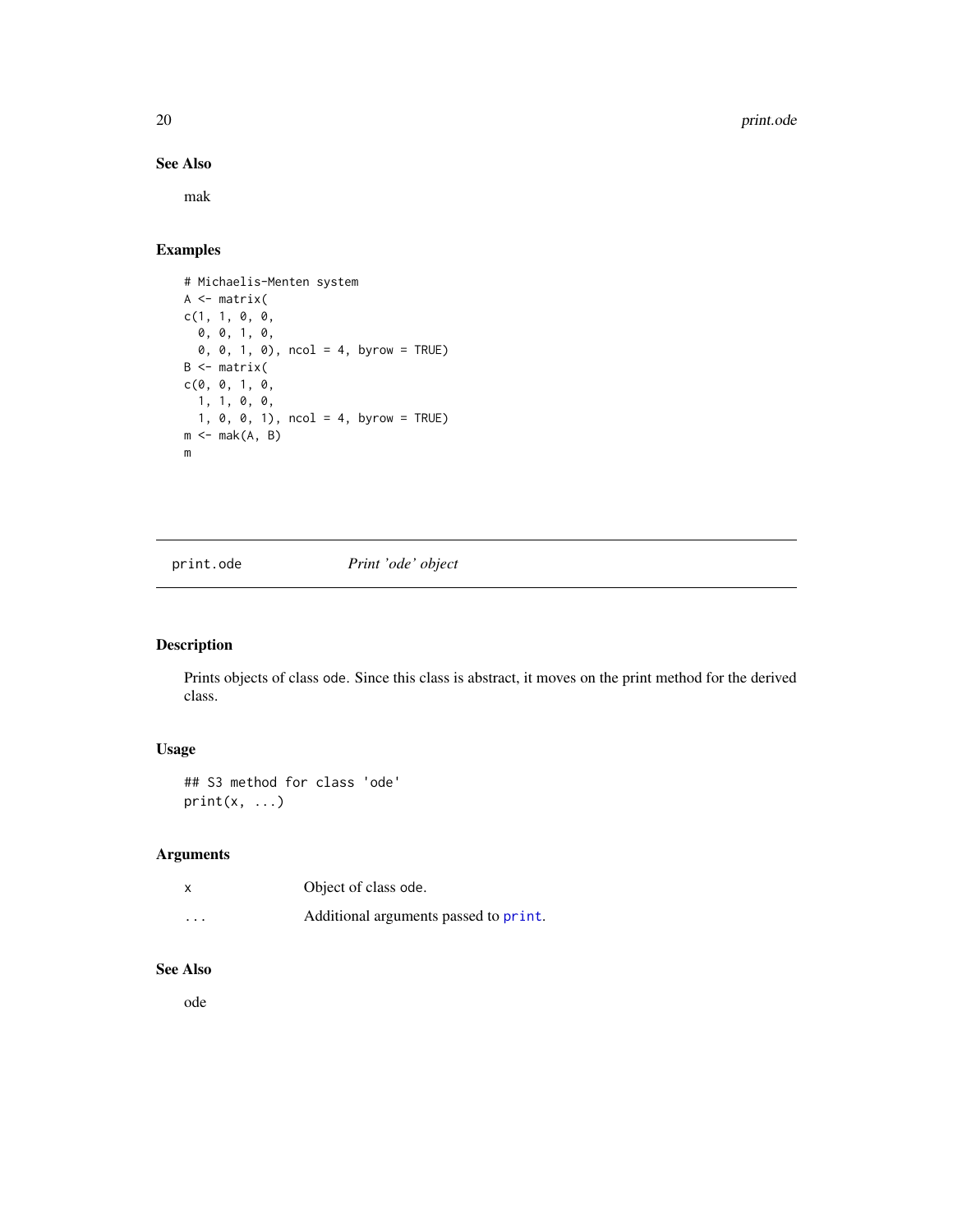<span id="page-20-0"></span>

#### Description

Prints objects of class plk, including visualising the powers.

# Usage

## S3 method for class 'plk'  $print(x, \ldots)$ 

# Arguments

| x | Object of class plk.                  |
|---|---------------------------------------|
| . | Additional arguments passed to print. |

# See Also

plk

# Examples

```
# Power law system
A <- matrix(
c(1, 0, 0, 0,
  0, 1, 2, 0,
  0, 0, 0, 0), ncol = 4, byrow = TRUE)
p \leftarrow plk(A)p
```
print.ratmak *Print 'ratmak' object*

# Description

Prints objects of class ratmak, and presents the powers.

# Usage

## S3 method for class 'ratmak'  $print(x, \ldots)$ 

# Arguments

| X        | Object of class ratmak.               |
|----------|---------------------------------------|
| $\cdots$ | Additional arguments passed to print. |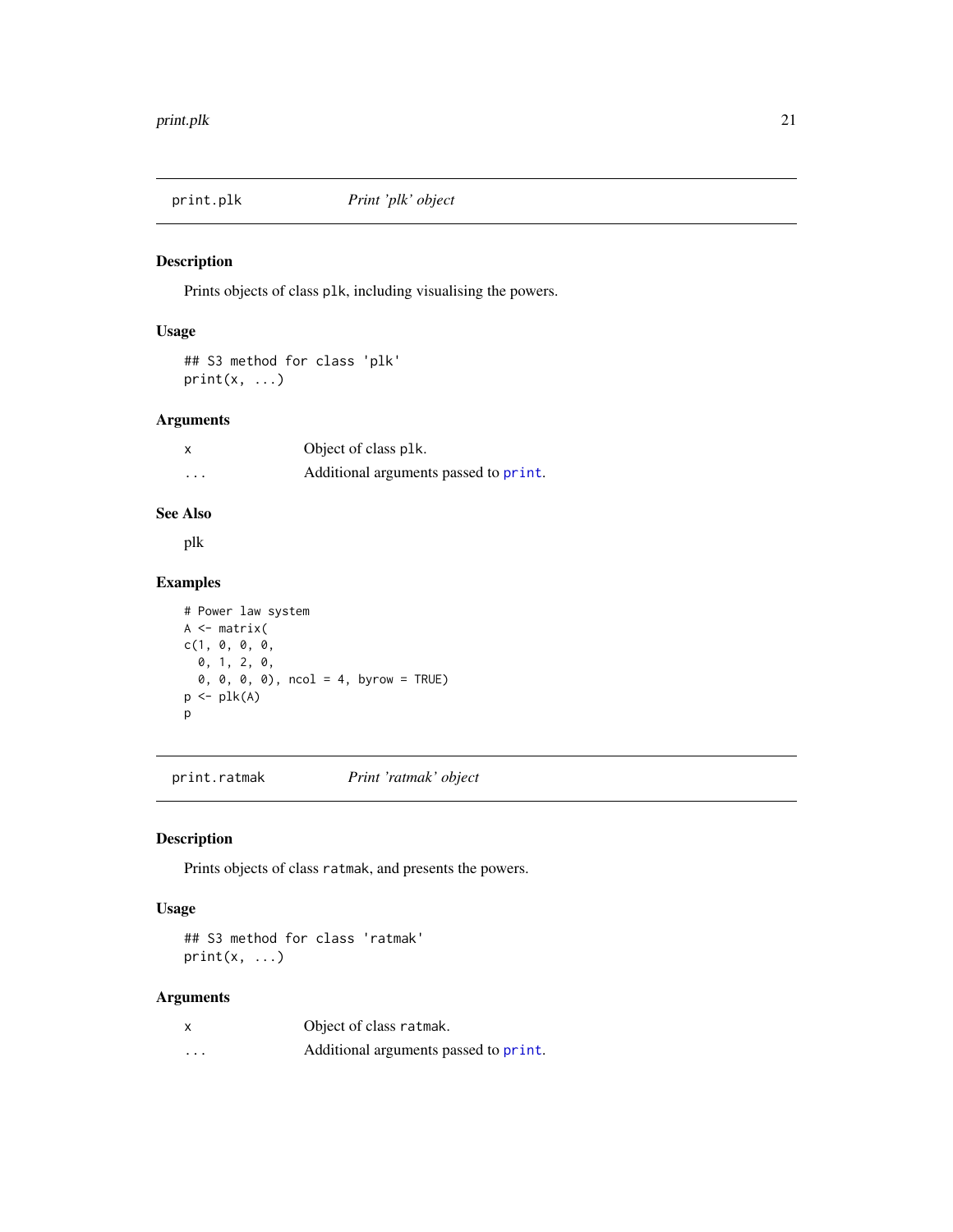# See Also

ratmak

# Examples

```
# Rational mass action kinetics
A <- matrix(
c(1, 0, 0, 0,
  0, 1, 2, 0,
  1, 0, 0, 1), ncol = 4, byrow = TRUE)
x0 \leq -c(X = 1, Y = 4, Z = 0.1, W = 0.1)time \leq seq(0, 1, by = .1)
rmak <- ratmak(A, diag(4))
rmak
```
print.reg *Print 'reg' object*

# Description

Prints objects of class reg.

# Usage

## S3 method for class 'reg'  $print(x, \ldots)$ 

# Arguments

| $\boldsymbol{\mathsf{x}}$ | Object of class reg.                  |
|---------------------------|---------------------------------------|
| $\cdot$ $\cdot$ $\cdot$   | Additional arguments passed to print. |

# See Also

reg

# Examples

# Example: default regularisation reg()

<span id="page-21-0"></span>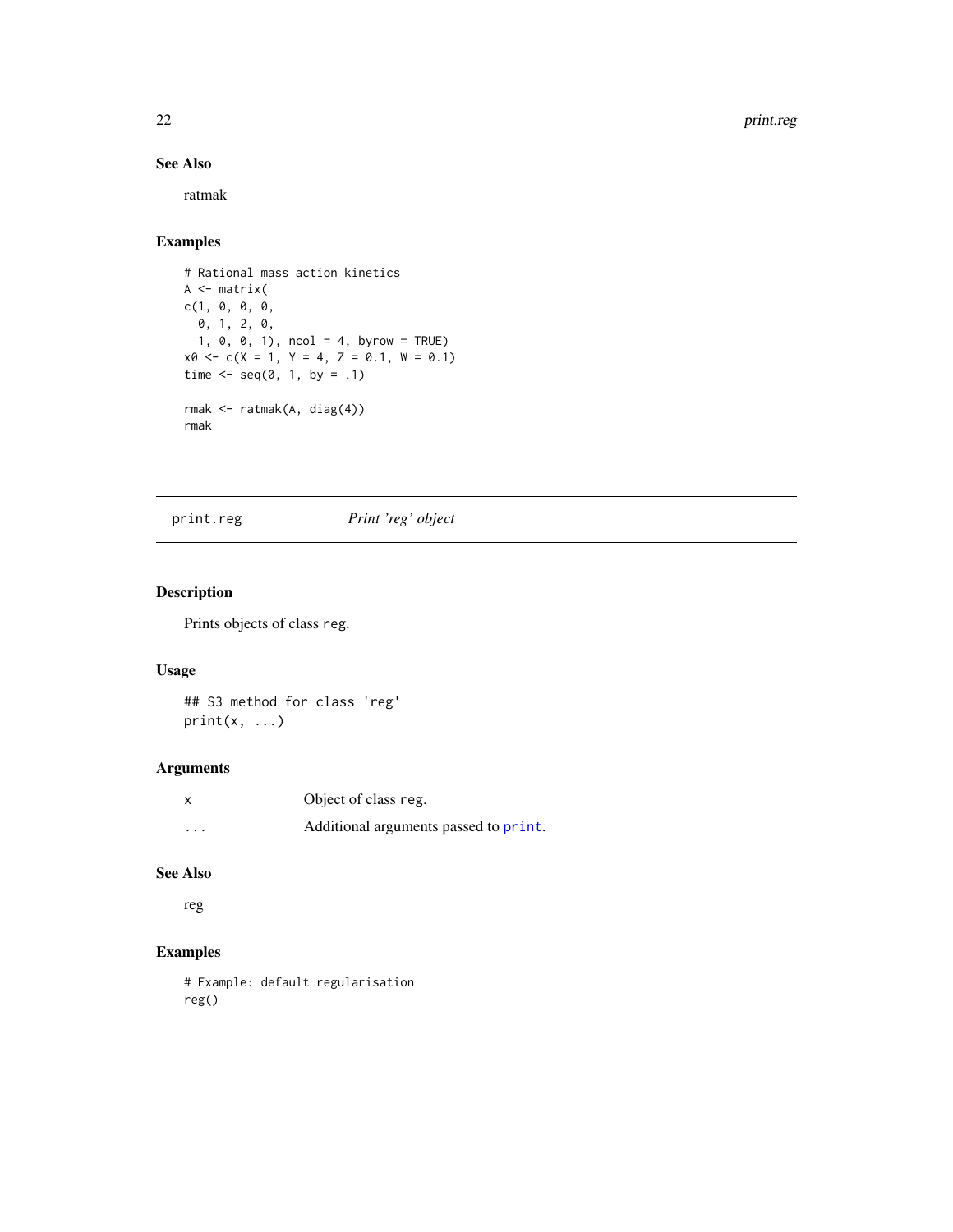<span id="page-22-0"></span>

#### Description

Prints objects of class rlk and presents the fractions.

# Usage

## S3 method for class 'rlk'  $print(x, \ldots)$ 

# Arguments

| x | Object of class r1k.                  |
|---|---------------------------------------|
| . | Additional arguments passed to print. |

# See Also

rlk

# Examples

```
# Rational law kinetics
A \leftarrow matrix(c(1, 0, 0, 0, 0,0, 1, 2, 0,
  0, 0, 0, 1), ncol = 4, byrow = TRUE)
r <- rlk(A, A[c(2, 1, 3), ])
r
```
print.solver *Print 'solver' object*

# Description

Prints objects of class solver.

# Usage

## S3 method for class 'solver'  $print(x, \ldots)$ 

# Arguments

| X        | Object of class solver.               |
|----------|---------------------------------------|
| $\cdots$ | Additional arguments passed to print. |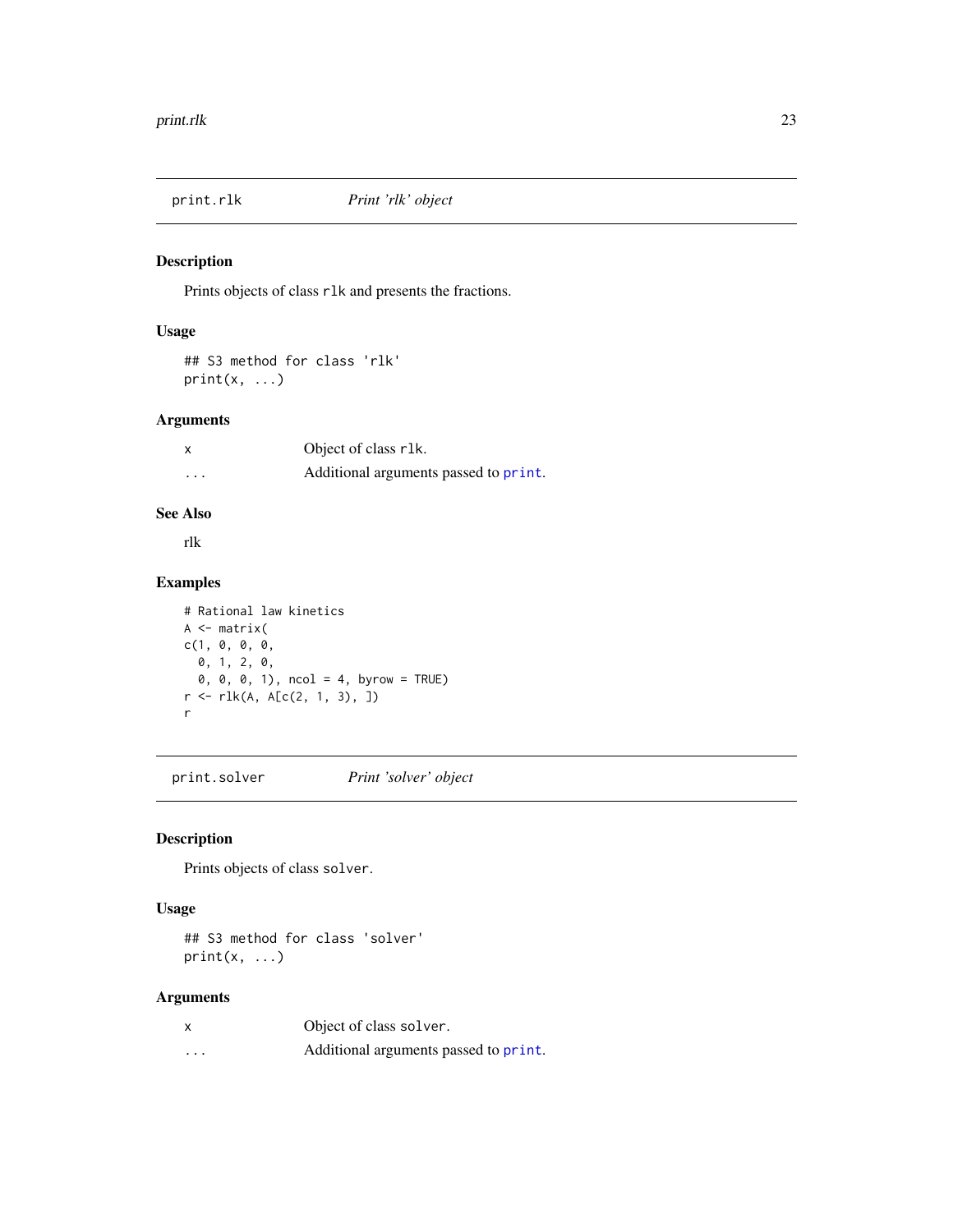#### 24 ratmak

#### See Also

solver

#### Examples

```
# Dormand-Prince 4/5 scheme
solver("dp45")
```

```
# Runge-Kutta-Fehlberg 4/5 scheme (default)
solver()
```
<span id="page-23-1"></span>

ratmak *Create 'ratmak' (Rational Mass Action Kinetics) object*

# Description

This function creates an object of class ratmak (subclass of ode), which holds the basic information of the Rational Mass Action Kinetics system in question.

#### Usage

```
ratmak(A, C, s = solver(), r1 = NULL, r2 = NULL, rx0 = reg("none", lower)= 0, upper = Inf, fixed = TRUE))
```
#### Arguments

| $\overline{A}$ | The matrix of powers (bxd). Here d the number of species.                                                                                                                                                                |
|----------------|--------------------------------------------------------------------------------------------------------------------------------------------------------------------------------------------------------------------------|
| C              | The stoichiometric coefficient matrix (rxd). Here r is the number of reactions.                                                                                                                                          |
| -S             | solver object.                                                                                                                                                                                                           |
| r1             | An object of class reg giving info about how to regularise and bound the first<br>parameter. If not provided, the default one is used.                                                                                   |
| r <sub>2</sub> | An object of class reg giving info about how to regularise and bound the second<br>parameters. If not provided, the default one is used.                                                                                 |
| rx0            | An object of class reg giving info about how to regularise and bound the initial<br>state parameter. If not provided, the default one is used. This default reg sets<br>$fixed = TRUE$ , which is generally recommended. |

# Details

Rational Mass Action Kinetics is a class of ODE systems, having the following vector field:

$$
\frac{dx}{dt} = C^T * (\theta_1 * x^A) / (1 + \theta_2 * x^A)
$$

with  $x^A = (\prod_{i=1}^d x_i^{A_{ji}})_{j=1}^b$ ,  $\theta_1$  and  $\theta_2$  estimatable parameter matrices of dimension rxb.  $\theta_2$  is restricted to non-negative values. The fraction is entry-wise. By convention the theta's will only be reported as vectors (concatinated column-wise).

<span id="page-23-0"></span>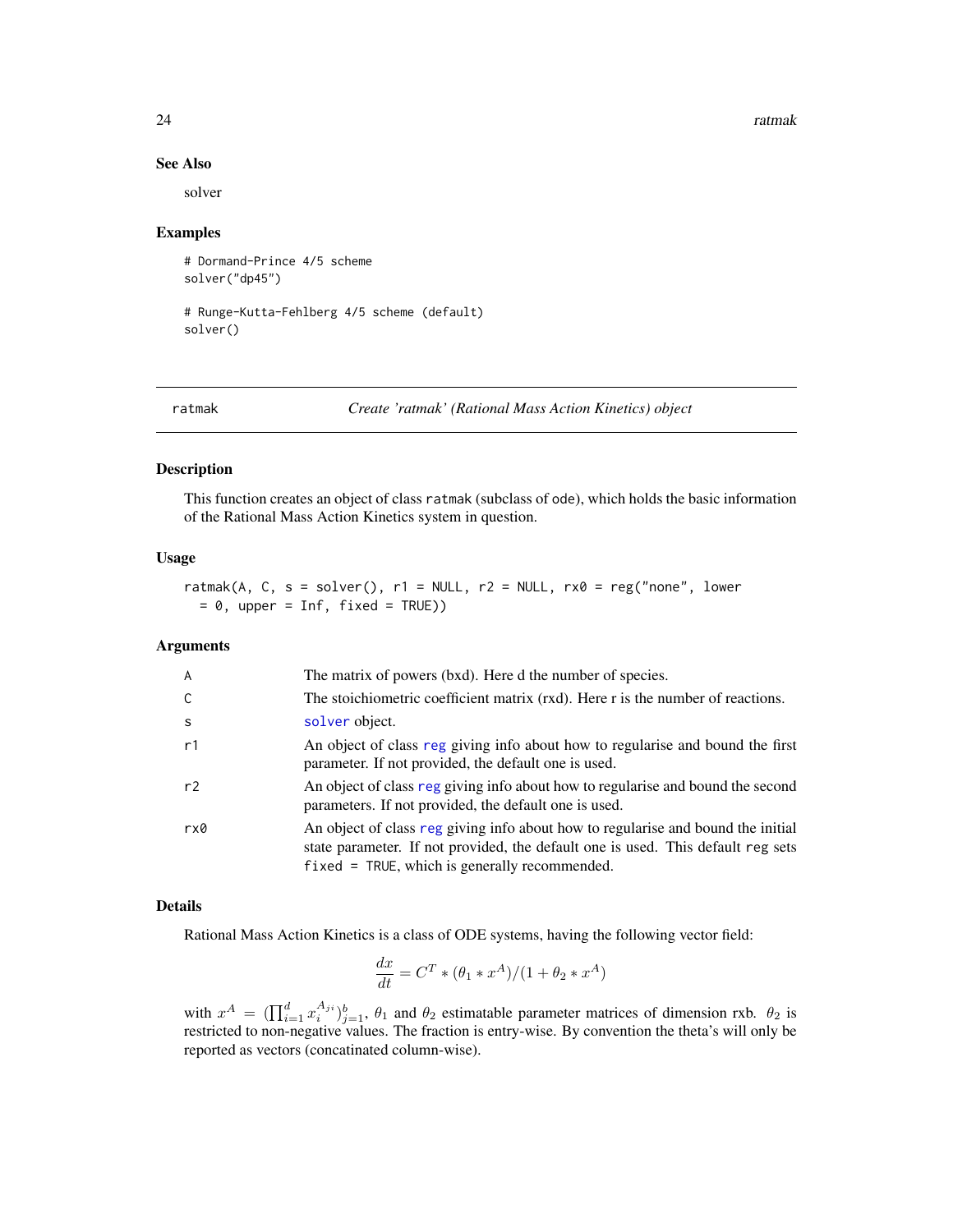<span id="page-24-0"></span>reg 25

# Value

An object with S3 class "ratmak" and "ode".

#### See Also

ode, numsolve, field

# Examples

```
# Rational mass action kinetics
A \leftarrow matrix(c(1, 0, 0, 0,
  0, 1, 2, 0,
  1, 0, 0, 1), ncol = 4, byrow = TRUE)
x0 \leq -c(X = 1, Y = 4, Z = 0.1, W = 0.1)time \leq - seq(0, 1, by = .1)
rmak <- ratmak(A, diag(4))
# Solve system
numsolve(o = rmak, time = time, x0 = x0,param = list(theta1 = t(A * 1:3),
      theta2 = t((A + 1) * 3:1)))# Evaluate field
field(rmak, x0,
  param = list(theta1 = t(A * 1:3),
      theta2 = t((A + 1) * 3:1))
```
<span id="page-24-1"></span>reg *Create 'reg' (regularisation) object*

#### Description

This function creates an object of class reg, which holds regularisation type, tuning parameter scales, penalty factors and control list for optimisation. This is basically the control panel for the optimisation in [rodeo](#page-29-1) and [aim](#page-1-1).

#### Usage

```
reg(reg_type = "11", a = NULL, lower = -Inf, upper = Inf,
 lambda_factor = 1, exclude = NULL, penalty_factor = NULL,
  contexts = NULL, scales = NULL, fixed = FALSE, screen = NULL,
  exact_gradient = NULL, step_max = 200,
  step_screen = ceiling(step_max/10), step_cycle = step_screen,
 backtrack_max = 50, tol = 1e-05, tau_init = 0.1, tau_min = 1e-10,
  tau\_scale = 0.5)
```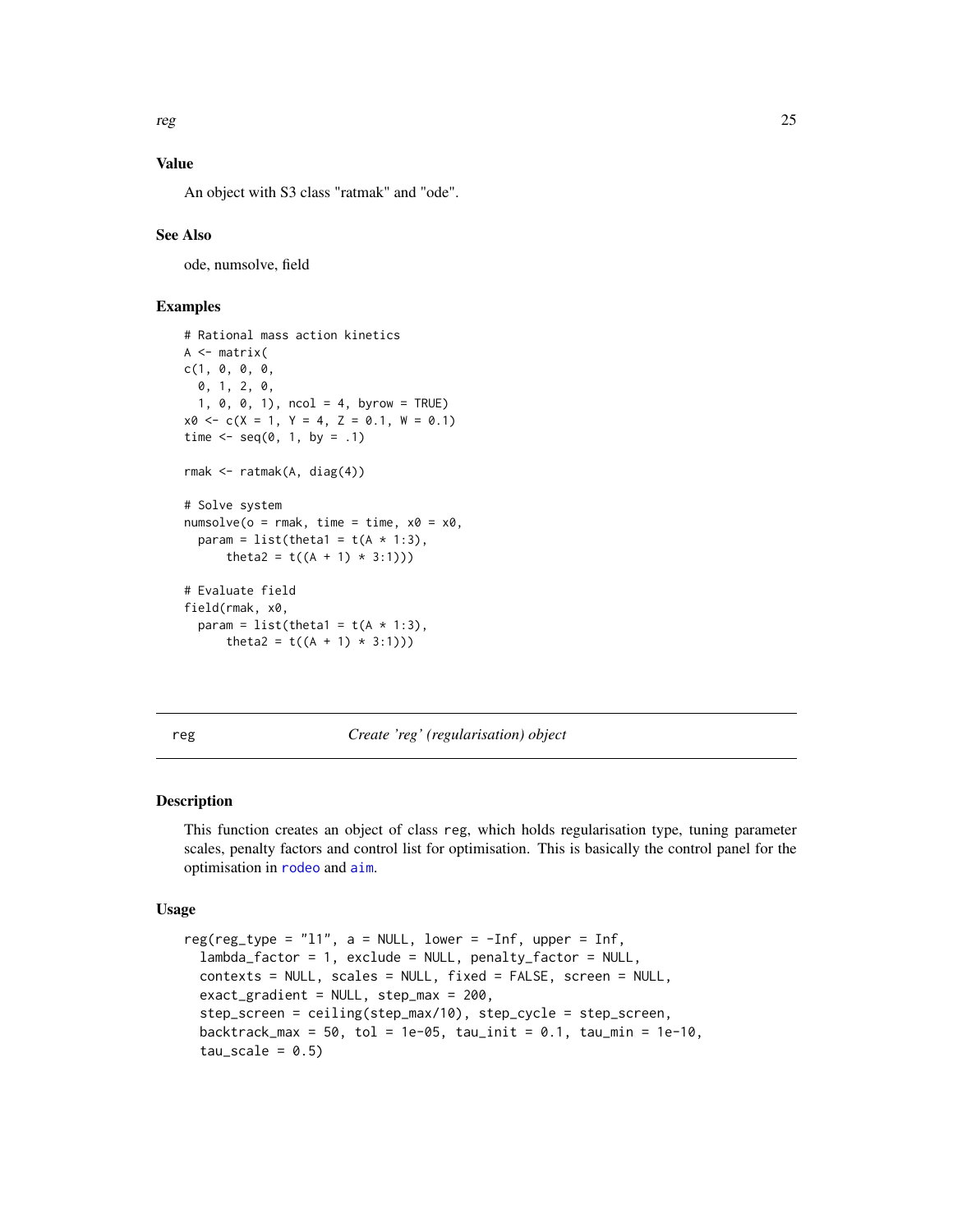# <span id="page-25-0"></span>Arguments

| reg_type       | Character string determining the regularisation. Must be one of: "11" (default),<br>"12", "elnet", "scad", "mcp" or "none". See details.                                                  |
|----------------|-------------------------------------------------------------------------------------------------------------------------------------------------------------------------------------------|
| a              | Numeric value of tuning parameter in elnet (must be between 0 and 1, default<br>is 0.5), scad (must be larger than 2, default = $3.7$ ) or mcp (must be larger than 1,<br>$default = 3$ . |
| lower          | Either numeric vector of length 1 or $p$ , of lower limit(s) for parameters, must be<br>smaller or equal to upper.                                                                        |
| upper          | Either numeric vector of length 1 or $p$ , of upper limit(s) for parameters, must be<br>larger or equal to lower.                                                                         |
| lambda_factor  | Non-negative numeric value which will be multiplied with the tuning parameter<br>in opt.                                                                                                  |
| exclude        | A vector indices to exclude from model (this is how to specify an infinite penalty<br>factor). Default is none.                                                                           |
| penalty_factor | A non-negative vector (p) of individual penalty weights. Defaults to 1 for each<br>parameter. Will always be rescaled so its mean is 1.                                                   |
| contexts       | A non-negative matrix (pxs) specifying design on context-level, see details. De-<br>faults to a matrix of ones.                                                                           |
| scales         | A positive vector (p) of scales, see details. Defaults to a vector of ones. Will be<br>rescaled to mean to 1.                                                                             |
| fixed          | Logical indicating if this parameter is fixed or should be optimised.                                                                                                                     |
| screen         | Logical indicating if a faster optimisation relying on screening should be adapted.<br>If NULL, it is set to TRUE iff $p > 20$ .                                                          |
|                | exact_gradient Logical indicating if exact gradient should be used. If NULL, it is set to TRUE iff<br>$p > 20$ .                                                                          |
| step_max       | Positive integer giving the maximal number of steps in optimisation procedure,<br>per lambda.                                                                                             |
| step_screen    | Positive integer giving the number of steps between screenings (defaults to<br>ceiling(step_max / 50)).                                                                                   |
| step_cycle     | Positive integer giving the number of steps per optimisation cycle, defaults to<br>step_screen.                                                                                           |
| backtrack_max  | Positive integer giving the maximal number of backtracking steps taken in each<br>optimisation step.                                                                                      |
| tol            | Positive numeric tolerance level used for parameter space.                                                                                                                                |
| tau_init       | Positive initial step length for backtracking.                                                                                                                                            |
| tau_min        | Positive numeric giving minimal value of step length in backtracking.                                                                                                                     |
| tau_scale      | Scaling parameter of step length, must be in $(0,1)$ .                                                                                                                                    |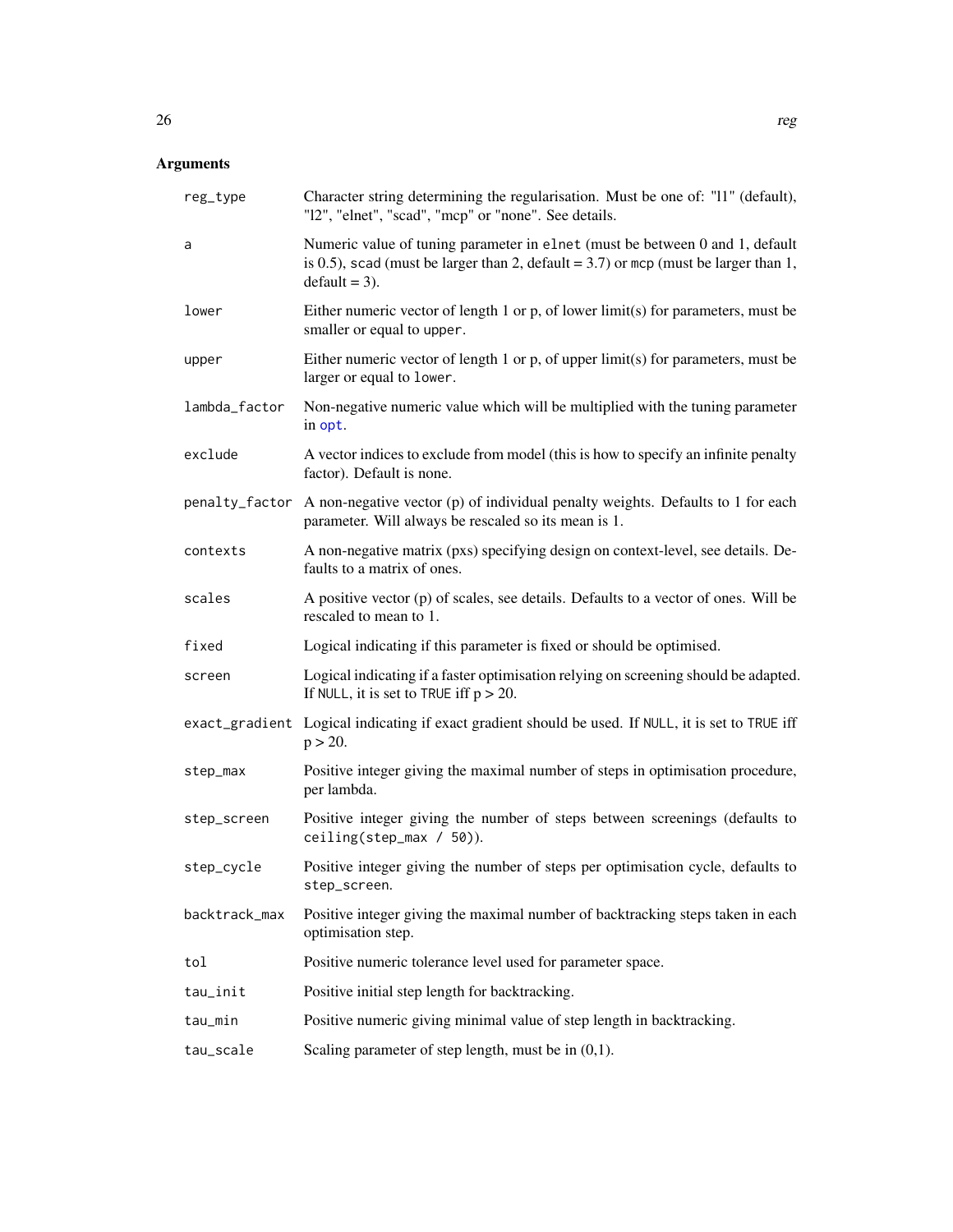<span id="page-26-0"></span>**Data format:** The data (y in [opt](#page-15-1)) is assumed generated from s different contexts. A new context begins whenever the time (the first column of y in [opt](#page-15-1)) decreases. Hence s - 1 is the number of decreases in the time points.

Each context has its own initial condition and parameter vector specified through contexts in [reg](#page-24-1). More precisely, the effective parameter in context l is the element-wise product of a baseline parameter (scaled by scales in [reg](#page-24-1)) and the l'th column of contexts. This enables the user to pre-specify different scales for each parameter, as well as different scales for the same parameter across contexts.

The default setup sets contexts to a matrix of ones. The following are examples of case-specific modifications for the [mak](#page-9-1) ODE class: If reaction j does not take place in context l then set contexts<sub>j,l</sub> = 0. If reaction j has a 50% increase in rate in context 1 then set contexts<sub>j,l</sub> = 1.5. If reaction j has independent rates in contexts l and l', then write that reaction twice in [mak](#page-9-1)-object (with j' denoting its second appearance) and set  $contexts_{j,l'} = 0$  and  $contexts_{j',l} = 0$ .

Loss function: The loss function optimised in [rodeo](#page-29-1) is:

$$
RSS/(2*(n-s)) + \lambda * \sum_{parameter\ argument} \lambda_{factor} * \sum_{j=1}^{p} v_j pen(param_j)
$$

where  $\lambda$  belongs to the lambda-sequence in [opt](#page-15-1)-object and v is penalty\_factor in [reg](#page-24-1). Moreover, the residual sum of squares, RSS, is given as:

$$
RSS = \sum_{i=1}^{n} ||(y(t_i) - x(t_i, x_{0l}, context_l * param)) * \sqrt{w(t_i)}||_2^2
$$

where param has been (internally) scaled with scales, and  $w(t_i)$  and  $y(t_i)$  refers to the i'th row of weights and y in [opt](#page-15-1) (y with first column removed), respectively. The solution to the ODE system is the x()-function. The subscript 'l' refers to the context, i.e., the columns of contexts and  $x\theta$  in rodeo-functions ( $x\theta$  is the initial state of the system at the first time point after a decrease in the time-vector). All products are Hadamard products.

Regularisation: The type of regularisation is chosen via reg\_type in [reg](#page-24-1):

l1: Least Absolute Shrinkage and Selection Operator (Lasso) penalty. The penalty is the absolute value:  $pen(param_j) = |param_j|$ 

12: Ridge penalty. The penalty is the squaring:  $pen(param_j) = param_j^2/2$ 

elnet: Elastic Net. A convex combination of 11 and 12 penalties:  $pen(pxam_i) = (1$ a)para $m_j^2/2 + a|param_j|$ , 0<=a<=1. Note if a = 0 or a = 1, then the penalty is automatically reduced to "l2" and "l1" respectively.

scad: Smoothly Clipped Absolute Deviation penalty:

$$
pen(paramj) = \int_0^{param_j} min(max((a\lambda - |param|)/(\lambda(a-1)), 0), 1)dparam, a > 2.
$$

mcp: Maximum Concave Penalty penalty:

$$
pen(paramj) = \int_0^{param_j} max(1 - |param|/(\lambda a), 0) dparam, a > 1.
$$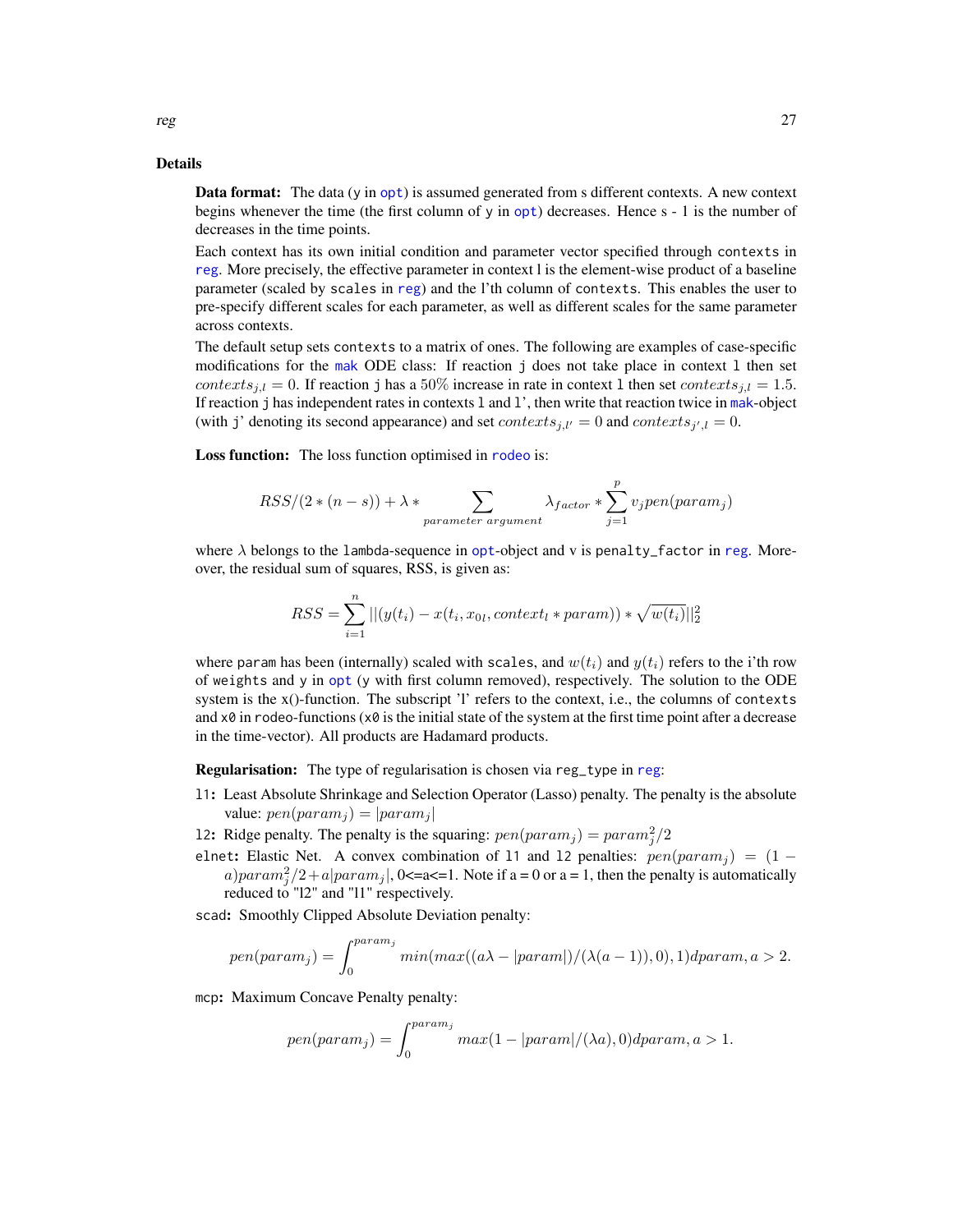<span id="page-27-0"></span>none: No penalty. Not recommended for large systems. This overwrites both user-supplied and automatically generated lambda-sequences.

Optimisation: A proximal-gradient type of optimisation is employed. The step length is denoted  $\tau$ .

The flag screen (in [reg](#page-24-1)) is passed onto the optimisation, it simply tells the optimisation to focus entirely on optimising a subset of the parameters, which where selected due to large gradients. At most step\_screen (in [reg](#page-24-1)) steps are taken before a re-evaluation of the screened subset takes place.

The convergence criteria is  $\Delta \eta \leq 10^3 * \max(|(\Delta param \neq 0)| + |(\Delta x 0 \neq 0)|, 1)$  AND  $\Delta loss/\Delta \eta < tol_l$ , where

$$
\Delta \eta = ||\Delta param||/tol_{param} + ||\Delta x0||/tol_{x_0}
$$

**Tuning parameter:** The lambda sequence can either be fully customised through lambda in [opt](#page-15-1) or automatically generated. In the former case, a monotonic lambda-sequence is highly recommended. Throughout all optimisations, each optimisation step re-uses the old optimum, when sweeping through the lambda-sequence.

If lambda is NULL, an automatically generated sequence is used. A maximal value of lambda (the smallest at which 0 is a optimum in the rate parameter) is calculated and log-equidistant sequence of length nlambda is generated, with the ratio between the smallest and largest lambda value being lambda.min.ratio. Note: when the opt-object is passed to [rodeo.ode](#page-34-1), one may want to initialise the optimisation at a non-zero parameter and run the optimisation on the reversed lambda sequence. This is indicated by setting decrease.lambda = FALSE. If, however, the opt-object is passed to [aim](#page-1-1), [glmnet](#page-0-0) ultimately decides on the lambda sequence, and may cut it short.

Gradient evaluations: Two gradient evaluations are implemented: exact and approximate. The computational time of exact gradient is generally longer than that of approximate gradient, but its relative magnitude depends on the solver in the ode-object passed to [rodeo](#page-29-1).

# Value

An object with S3 class "reg".

#### See Also

aim, rodeo, rodeo.aim, rodeo.ode

#### Examples

# Use 'reg' object to specify regularisation when creating 'ode' objects

```
# Example: power law kinetics with SCAD penalty on rate parameter
A \leftarrow matrix(c(1, 1, 0, 0,0, 0, 1, 0,
 0, 0, 1, 0), ncol = 4, byrow = TRUE)
p \leftarrow plk(A, r = reg("scal"))# Example: power law kinetics as above, with lower bound of -1
```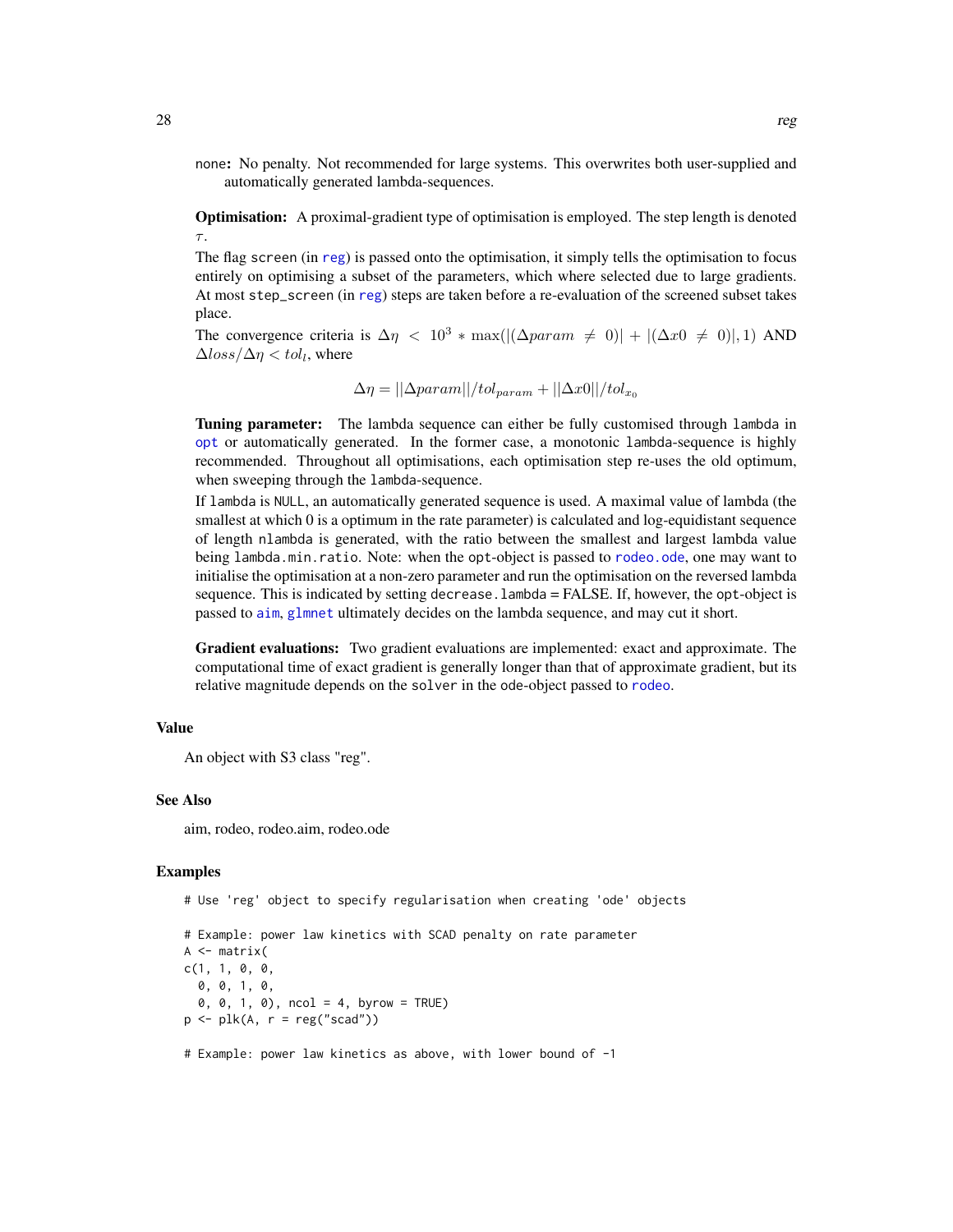<span id="page-28-0"></span>rlk 29

```
p \leftarrow plk(A, r = reg("scad", lower = -1))# Example: rational mass action kinetics with
# MCP penalty on first parameter argument and l2 on second
B \leq - matrix(
c(0, 0, 1, 0,
 1, 1, 0, 0,
  1, 0, 0, 1), ncol = 4, byrow = TRUE)
rmak <- ratmak(A, B, r1 = reg("mcp"), r2 = reg("12"))
# Example: mass action kinetics with
# no penalty on rate parameter and l2 on initial state
m \le -mak(A, B, r = reg("none"), rx0 = reg("12"))
```
#### <span id="page-28-1"></span>rlk *Create 'rlk' (Rational Law Kinetics) object*

#### Description

This function creates an object of class rlk (subclass of ode), which holds the basic information of the Rational Law Kinetics system in question.

#### Usage

```
rlk(A, B, s = solver(), r = NULL, rx0 = reg("none", lower = 0, upper =
  Inf, fixed = TRUE))
```
#### Arguments

| A   | The matrix of powers (pxd). Here d the number of species.                                                                                                                                                                |
|-----|--------------------------------------------------------------------------------------------------------------------------------------------------------------------------------------------------------------------------|
| B   | The matrix of powers (pxd). Here d the number of species.                                                                                                                                                                |
| S.  | solver object.                                                                                                                                                                                                           |
|     | An object of class reg giving info about how to regularise and bound the rate<br>parameters. If not provided, the default one is used.                                                                                   |
| rx0 | An object of class reg giving info about how to regularise and bound the initial<br>state parameter. If not provided, the default one is used. This default reg sets<br>$fixed = TRUE$ , which is generally recommended. |

#### Details

Rational Law Kinetics is a class of ODE systems, having the following vector field:

$$
\frac{dx}{dt} = \theta(x^A/(1+x^B))
$$

with  $x^A = (\prod_{i=1}^d x_i^{A_{ji}})_{j=1}^p$  and  $\theta$  an estimatable parameter matrix of dimension dxp. By convention theta will only be reported as a vector (concatinated column-wise).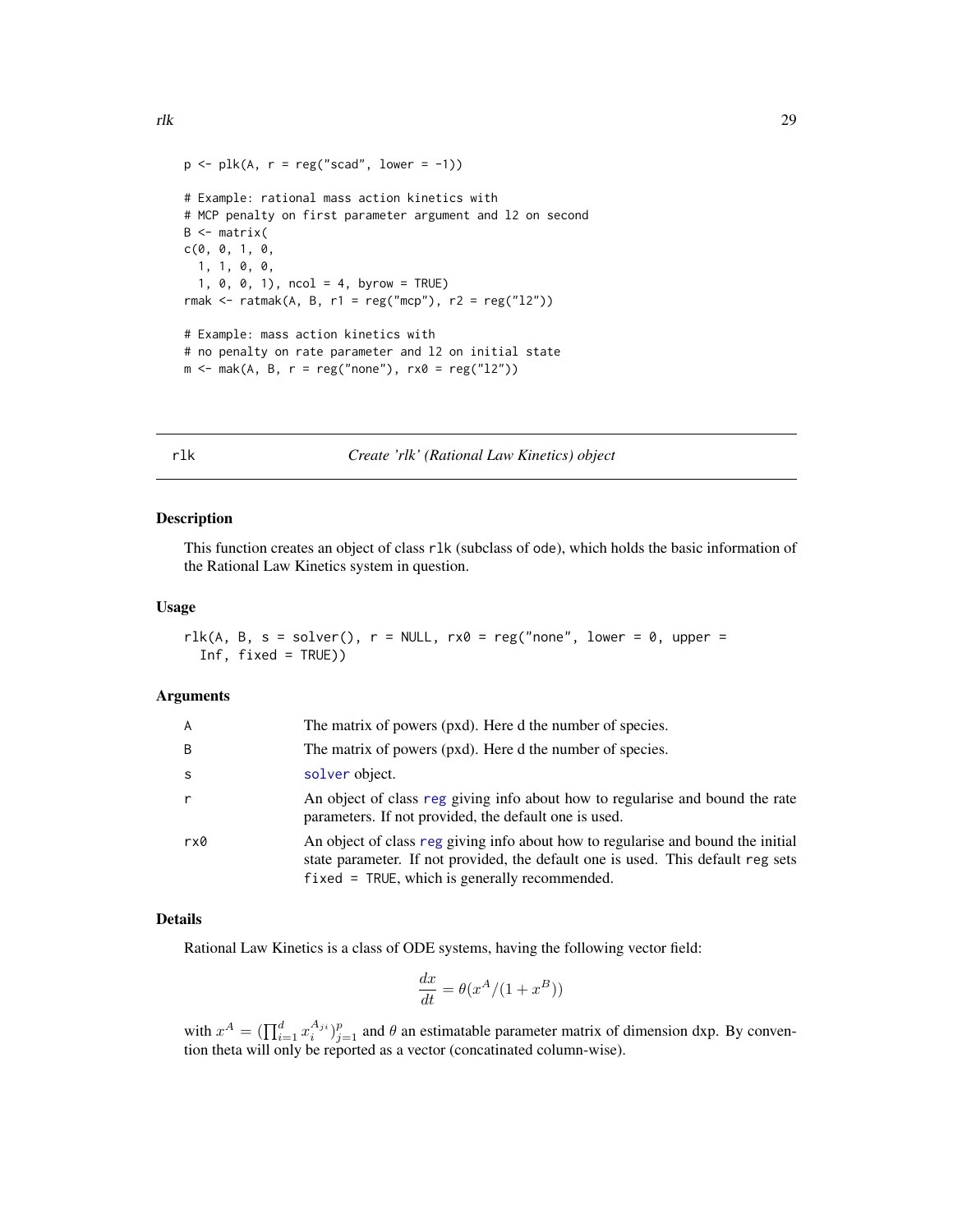<span id="page-29-0"></span>30 rodeo

# Value

An object with S3 class "rlk" and "ode".

#### See Also

ode, numsolve, field

# Examples

```
# Rational law kinetics
A <- matrix(
c(1, 0, 0, 0,
 0, 1, 2, 0,
 0, 0, 0, 1), ncol = 4, byrow = TRUE)
theta \leq matrix(
c(0, 2, -0.5, 0,1, 0, 0, 1,
 -1, -1, -1, -1), ncol = 3, byrow = TRUE)
x0 \leq -c(X = 1, Y = 4, Z = 0.1, W = 0.1)time \leq - seq(0, 1, by = .1)
r <- rlk(A, A[c(2, 1, 3), ])
# Solve system
numsolve(o = r, time = time, x0 = x0, param = theta)
# Evaluate field
field(r, x0, theta)
```
<span id="page-29-1"></span>rodeo *Regularised Ordinary Differential Equation Optimisation (RODEO) generic*

#### Description

Fit the parameters (and optionally initial states) for an Ordinary Differential Equation model with data sampled across contexts. Two implementations exist:

- [rodeo.ode](#page-34-1) The raw form of rodeo, based on [ode](#page-14-1) (created via [mak](#page-9-1), [plk](#page-17-1), etc.) and [opt](#page-15-1)-objects. If needed, everything can be user-specified through these two objects. However, parameter initialisations are always required and no action towards adjusting weights or scales of the parameters are taken.
- [rodeo.aim](#page-31-1) The more automatic form of rodeo, where automatic parameter initialisations and (optional) adjustments of scales and weights are available through [aim](#page-1-1).

#### Usage

 $rodeo(x, \ldots)$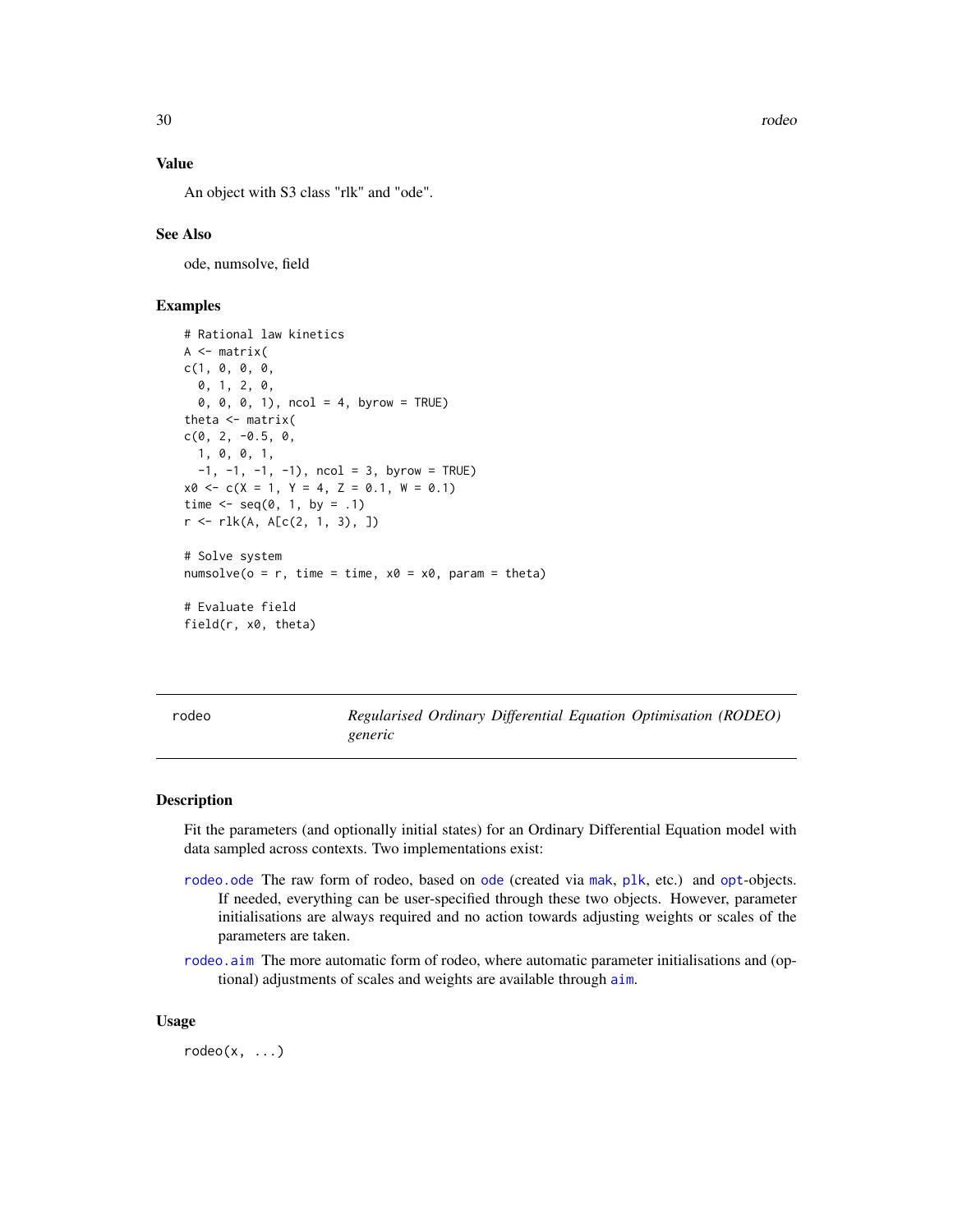#### <span id="page-30-0"></span>rodeo 31

# Arguments

| x        | Object that specifies ode system.     |
|----------|---------------------------------------|
| $\cdots$ | Additional arguments passed to rodeo. |

# Details

For details on the loss function, optimisation, etc. See documentation of [opt](#page-15-1).

# Value

An object with S3 class "rodeo":

| o      | Original ode-object.                                                                                                                                                                                                                                                                                                                                                                  |
|--------|---------------------------------------------------------------------------------------------------------------------------------------------------------------------------------------------------------------------------------------------------------------------------------------------------------------------------------------------------------------------------------------|
| op     | Original opt-object with default values for lambda_min_ratio, lambda and (if<br>needed) a inserted, if these were originally NULL.                                                                                                                                                                                                                                                    |
| params | Parameter estimates, stored as list of sparse column format matrices, "dgCMa-<br>trix" (or a list of those if multiple initialisations). Rows represent coordinates<br>and columns represent the lambda value.                                                                                                                                                                        |
| x0s    | Initial state estimates stored in a matrix (or array). Rows represent coordinates,<br>columns represent the lambda value and (if multiple initialisations) slices repre-<br>sent initialisations.                                                                                                                                                                                     |
| dfs    | A matrix (or array, if multiple initialisations) of degrees of freedom. Row rep-<br>resents a parameter (the first is always the initial state parameter), columns rep-<br>resent lambda, slices represent initialisation, if multiple are provided.                                                                                                                                  |
| codes  | A matrix (or array) of convergence codes organised as dfs.                                                                                                                                                                                                                                                                                                                            |
|        | <b>0:</b> The convergence criteria is met (see details in opt). Current estimate is prob-<br>ably a local minimum.                                                                                                                                                                                                                                                                    |
|        | 1: Backtracking in the last iteration yields no numerical improvement, but no<br>unsual behavior observed. Current estimate is probably a local minimum.<br>However, if exact_gradient = FALSE in the reg-object in the ode-object,<br>changing this may improve the code. Alternatively one can adjust back-<br>tracking via backtrack_max and tau_min in reg objects in ode object. |
|        | 2: The optimisation procedure exceeded maximal number of steps (step_max<br>in reg objects).                                                                                                                                                                                                                                                                                          |
|        | 3: The last gradient was unsually large. Either the tolerances in reg objects are<br>off or the ODE systems is very sensitive and runs over long time spans.<br>In the latter case, initialisation(s) may have inappropriate zeros (change<br>initialisation and/or make sure they start at smaller lambda value).                                                                    |
|        | 4: The numeric ODE solver exceeded maximal number of steps. Check if sup-<br>plied initial states were out of bounds, if not increase step_max (or tol) in<br>reg-objects in ode-object.                                                                                                                                                                                              |
| steps  | A matrix (or array) holding number of steps used in optimisation procedure.<br>Organised as dfs.                                                                                                                                                                                                                                                                                      |
| losses | A vector (or matrix) of unpenalised losses at optimum for each lambda value<br>(stored row-wise if multiple are provided).                                                                                                                                                                                                                                                            |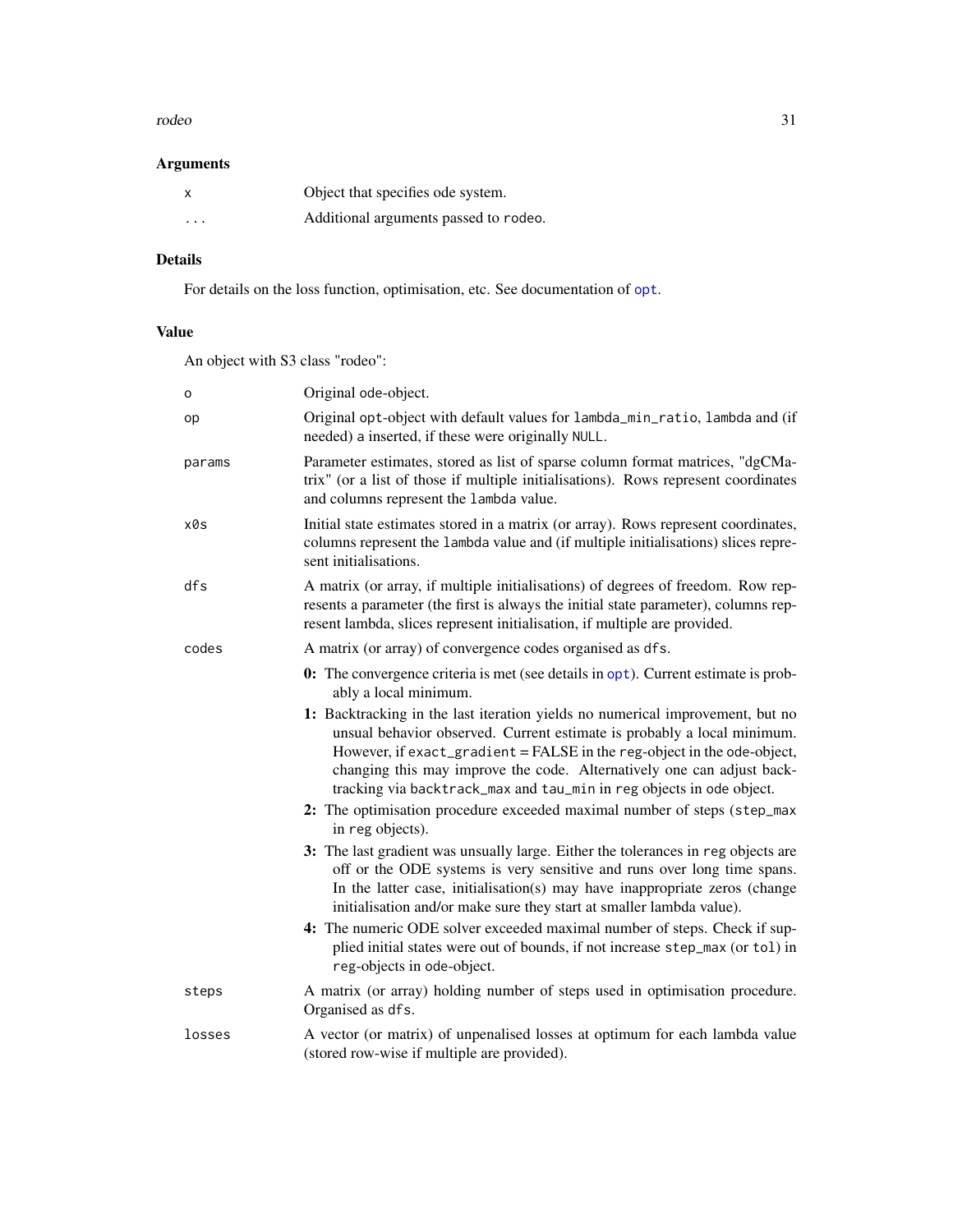<span id="page-31-0"></span>32 rodeo.aim

| penalties | A matrix (or array) of penalties for each parameter, organised as dfs.              |
|-----------|-------------------------------------------------------------------------------------|
| ierr      | A matrix (or array) of summary codes (for internal debugging), organised as<br>dfs. |

## See Also

rodeo.aim, rodeo.ode

# Examples

```
set.seed(123)
# Michaelis-Menten system with two 0-rate reactions
A \leq matrix(c(1, 1, 0, 0,
0, 0, 1, 0,
 0, 0, 1, 0,
 0, 0, 0, 1,
 1, 0, 0, 0), ncol = 4, byrow = TRUE)
B \le - matrix(c(0, 0, 1, 0, 1)1, 1, 0, 0,
 1, 0, 0, 1,
 0, 0, 1, 0,
 1, 0, 1, 0), ncol = 4, byrow = TRUE)
k \leq c(1.1, 2.5, 0.25, 0, 0); x0 \leq c(E = 2, S = 2, ES = 8.5, P = 2.5)Time \leq - seq(0, 10, by = 1)
# Simulate data, in second context the catalytic rate has been doubled
contexts <- cbind(1, c(1, 1, 2, 1, 1))
m \le -mak(A, B, r = reg(contexts = context))y \le numsolve(m, c(Time, Time), cbind(x0, x0 + c(2, -2, 0, 0)), contexts * k)
y[, -1] <- y[, -1] + matrix(rnorm(prod(dim(y[, -1])), sd = .5), nrow = nrow(y))
# Example: fit data using rodeo on mak-object
op <- opt(y, nlambda = 10)
fit \leq rodeo(m, op, x0 = NULL, params = NULL)
fit$params$rate
# Example: fit dat using rodeo on aim-object
a \leftarrow \text{aim}(m, op)a$params$rate
fit \leq rodeo(a)
fit$params$rate
```
<span id="page-31-1"></span>rodeo.aim *Regularised Ordinary Differential Equation Optimisation (RODEO) initialised via Adaptive Integral Matching*

#### Description

Fit the parameters for an ODE model with data sampled across different contexts.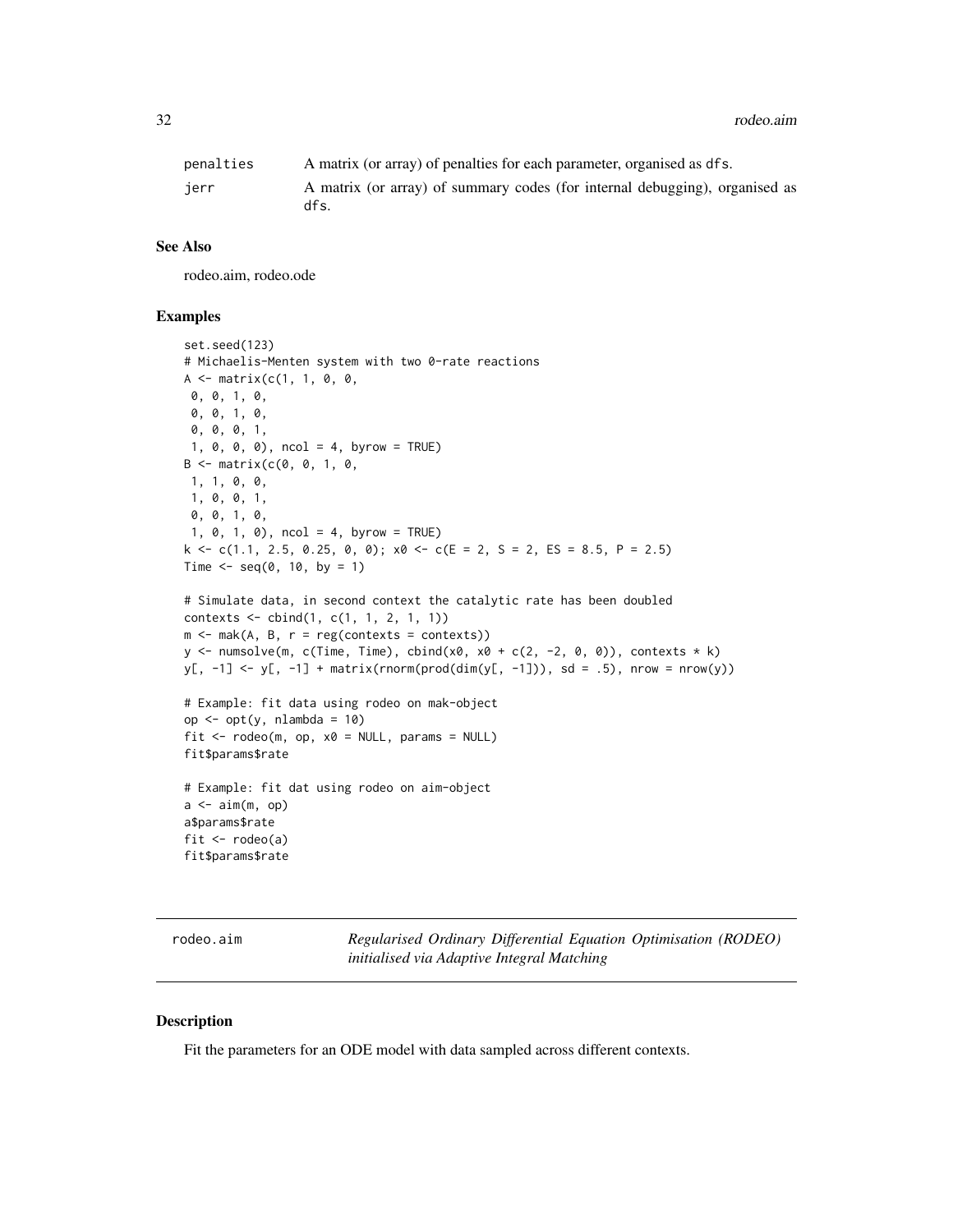#### <span id="page-32-0"></span>rodeo.aim 33

# Usage

```
## S3 method for class 'aim'
rodeo(x, adjusts = c("lambda"), trace = FALSE, ...)
```
#### Arguments

| x.      | aim-object created via aim-function.                                                                                                        |
|---------|---------------------------------------------------------------------------------------------------------------------------------------------|
| adjusts | Character vector holding names of what quantities to adjust during algorithm.<br>Possible quantities are: "lambda", "scales" and "weights". |
| trace   | Logical indicating if status messages should be printed during rodeo.                                                                       |
| .       | Additional arguments passed to rodeo.                                                                                                       |
|         |                                                                                                                                             |

# Details

The adapted quantities (scales, weights, penalty\_factor) of x (returned by  $a$ im) are fed to the exact estimator rodeo. This estimator then traverses the lambda sequence in reverse order initialised in the last estimates from aim.

If desired, the quantities lambda, scales and weights are adjusted as in aim.

# Value

An object with S3 class "rodeo":

| $\circ$ | Original ode-object.                                                                                                                                                                                                                                                                                                                                                                  |
|---------|---------------------------------------------------------------------------------------------------------------------------------------------------------------------------------------------------------------------------------------------------------------------------------------------------------------------------------------------------------------------------------------|
| op      | Original opt-object with default values for lambda_min_ratio, lambda and (if<br>needed) a inserted, if these were originally NULL.                                                                                                                                                                                                                                                    |
| params  | Parameter estimates, stored as list of sparse column format matrices, "dgCMa-<br>trix" (or a list of those if multiple initialisations). Rows represent coordinates<br>and columns represent the lambda value.                                                                                                                                                                        |
| x0s     | Initial state estimates stored in a matrix (or array). Rows represent coordinates,<br>columns represent the lambda value and (if multiple initialisations) slices repre-<br>sent initialisations.                                                                                                                                                                                     |
| dfs     | A matrix (or array, if multiple initialisations) of degrees of freedom. Row rep-<br>resents a parameter (the first is always the initial state parameter), columns rep-<br>resent lambda, slices represent initialisation, if multiple are provided.                                                                                                                                  |
| codes   | A matrix (or array) of convergence codes organised as dfs.                                                                                                                                                                                                                                                                                                                            |
|         | <b>0:</b> The convergence criteria is met (see details in opt). Current estimate is prob-<br>ably a local minimum.                                                                                                                                                                                                                                                                    |
|         | 1: Backtracking in the last iteration yields no numerical improvement, but no<br>unsual behavior observed. Current estimate is probably a local minimum.<br>However, if exact_gradient = FALSE in the reg-object in the ode-object,<br>changing this may improve the code. Alternatively one can adjust back-<br>tracking via backtrack_max and tau_min in reg objects in ode object. |
|         | 2: The optimisation procedure exceeded maximal number of steps (step_max<br>in reg objects).                                                                                                                                                                                                                                                                                          |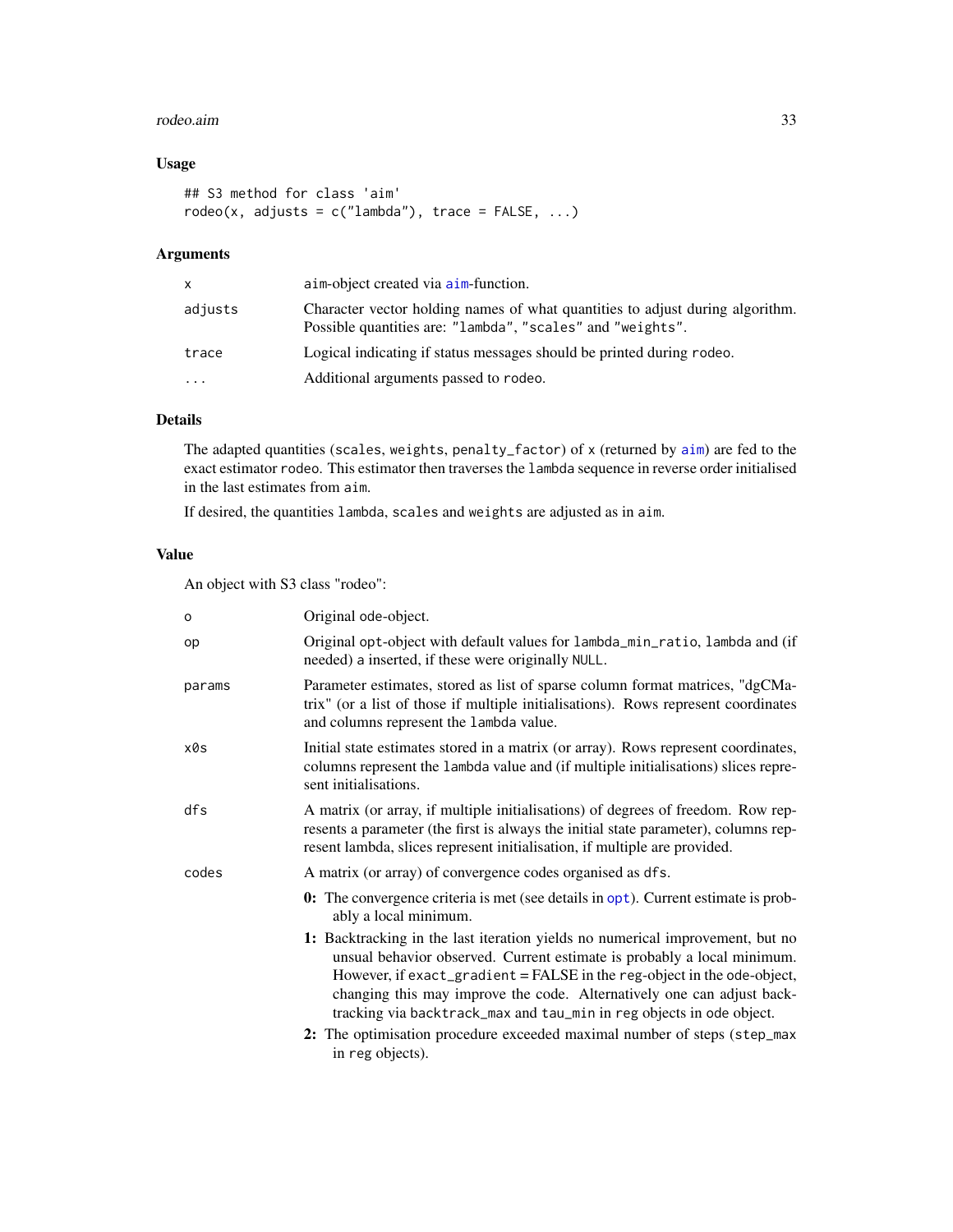|           | 3: The last gradient was unsually large. Either the tolerances in reg objects are<br>off or the ODE systems is very sensitive and runs over long time spans.<br>In the latter case, initialisation(s) may have inappropriate zeros (change<br>initialisation and/or make sure they start at smaller lambda value). |
|-----------|--------------------------------------------------------------------------------------------------------------------------------------------------------------------------------------------------------------------------------------------------------------------------------------------------------------------|
|           | 4: The numeric ODE solver exceeded maximal number of steps. Check if sup-<br>plied initial states were out of bounds, if not increase step_max (or tol) in<br>reg-objects in ode-object.                                                                                                                           |
| steps     | A matrix (or array) holding number of steps used in optimisation procedure.<br>Organised as dfs.                                                                                                                                                                                                                   |
| losses    | A vector (or matrix) of unpenalised losses at optimum for each lambda value<br>(stored row-wise if multiple are provided).                                                                                                                                                                                         |
| penalties | A matrix (or array) of penalties for each parameter, organised as dfs.                                                                                                                                                                                                                                             |
| jerr      | A matrix (or array) of summary codes (for internal debugging), organised as<br>dfs.                                                                                                                                                                                                                                |

#### See Also

rodeo, aim, rodeo.ode

```
set.seed(123)
# Example: Power Law Kinetics
A \leq - matrix(c(1, 0, 1,
 1, 1, 0), byrow = TRUE, nrow = 2)
p \leftarrow plk(A)x0 \leq c(10, 4, 1)theta \leq matrix(c(0, -0.25,
  0.75, 0,
  0, -0.1), byrow = TRUE, nrow = 3)
Time \leq - seq(0, 1, by = .025)
# Simulate data
y <- numsolve(p, Time, x0, theta)
y[, -1] <- y[, -1] + matrix(rnorm(prod(dim(y[, -1])), sd = .25), nrow = nrow(y))
# Estimation via aim
a \leq -\operatorname{aim}(p, opt(y, nlambda = 10))a$params$theta
# Supply to rodeo
rod <- rodeo(a)
rod$params$theta
# Compare with true parameter on column vector form
matrix(theta, ncol = 1)# Example: include data from an intervened system
# where the first complex in A is inhibited
```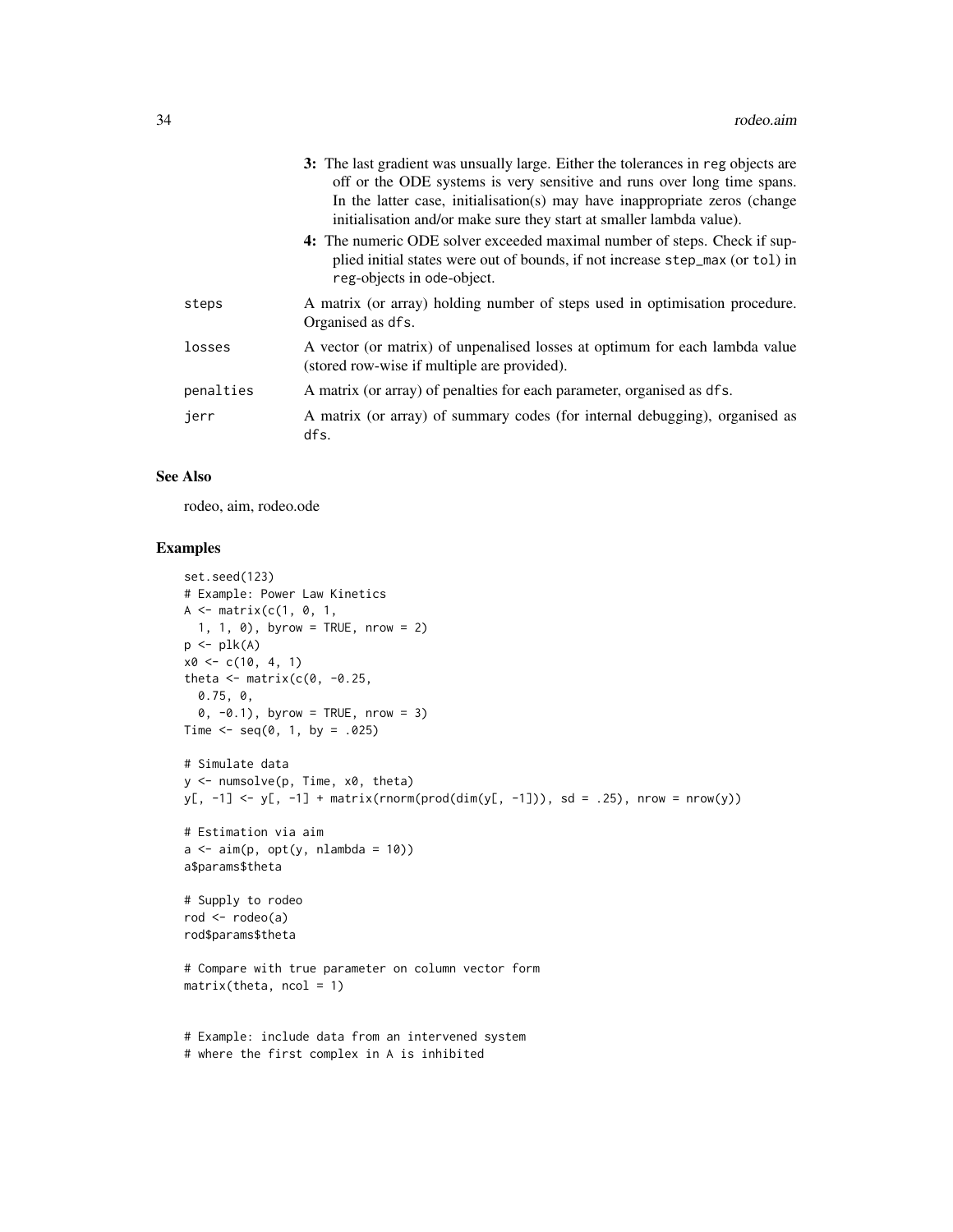#### <span id="page-34-0"></span>rodeo.ode 35

```
contexts < - child(1, c(0, 0, 0, 1, 1, 1))y2 \le numsolve(p, Time, x0 + 1, theta * contexts[, 2])
y2[, -1] <- y2[, -1] + matrix(rnorm(prod(dim(y2[, -1])), sd = .25), nrow = nrow(y2))
# Estimation via aim
a \leq a im(plk(A, r = reg(contexts = contexts)), opt(rbind(y, y2), nlambda = 10))
a$params$theta
# Supply to rodeo
rod <- rodeo(a)
rod$params$theta
```
<span id="page-34-1"></span>rodeo.ode *Regularised Ordinary Differential Equation Optimisation (RODEO)*

#### Description

Fit the parameters (and optionally initial states) for a ordinary differential equation model with data sampled across different contexts.

#### Usage

## S3 method for class 'ode'  $rodeo(x, op, x0, params, trace = FALSE, ...)$ 

#### Arguments

| x        | ode-object created via mak, plk etc.                                                                                                                                                                    |
|----------|---------------------------------------------------------------------------------------------------------------------------------------------------------------------------------------------------------|
| op       | opt-object created via opt-function (compatibility check with x is conducted).                                                                                                                          |
| x0       | A vector (or matrix) of non-negative initialisation(s) for the initial state in the<br>optimisation problem, see details.                                                                               |
| params   | A list of initialisations for the parameter arguments in the optimisation problem,<br>see details. A list of matrices if multiple initialisations are desired. Sparse matrix<br>"dgCMatrix" is allowed. |
| trace    | Logical indicating if status messages should be printed during rodeo.                                                                                                                                   |
| $\cdots$ | Additional arguments passed to rodeo.                                                                                                                                                                   |

# Details

For running a single initialisation of the optimisation procedure, supply  $\times\emptyset$  as vector (where the initial states for the contexts are concatinated) and params as a list with a vector entry for each parameter. The resulting estimates are stored in matrices, with each column representing a lambdavalue. The convergence codes, steps and losses are stored as vectors, one entry for each value of lambda.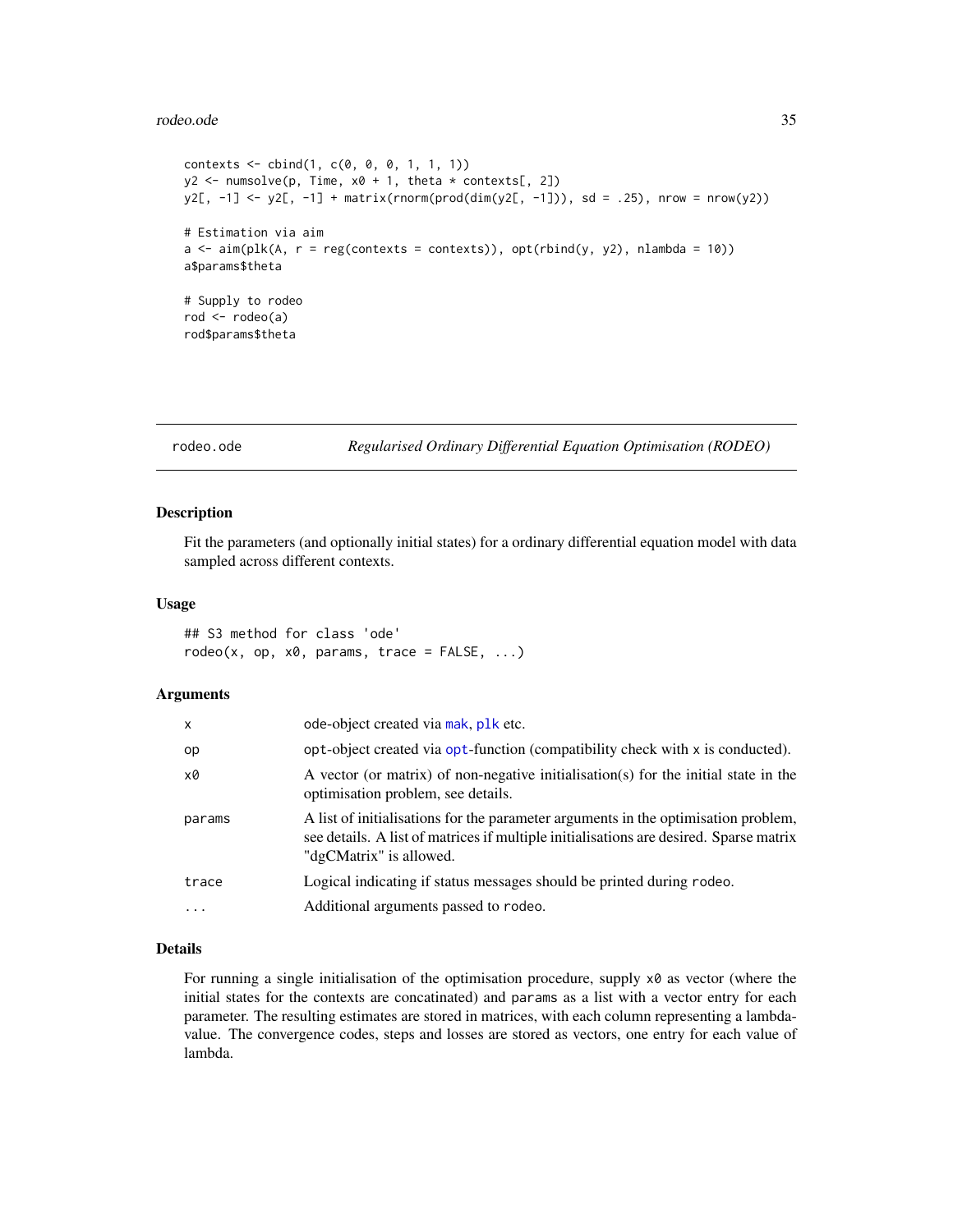<span id="page-35-0"></span>For running multiple initialisations, supply x0 as matrix with the individual initialisations as columns (each column vector as described above) and params as list of matrices with initialisations stored column-wise.

The initial state estimates (for the different lambda-values) are returned as a matrix (array) (row  $=$ coordinate, column = lambda-value, (slice = initialisation)) and the parameter estimates are returned as a list of (lists with) sparse matrices (row = coordinate, column = lambda-value). The convergence codes, steps and losses are stored as matrices (row = lambda, column = initialisation).

For details on the loss function, [opt](#page-15-1)imisation, etc. See documentation of opt.

If explicitly setting x0 to NULL, the system uses the first observation of each context (throws error if non finites).

If explicitly setting params to NULL, 0 initialisations are used.

#### Value

An object with S3 class "rodeo":

| $\mathsf{o}$ | Original ode-object.                                                                                                                                                                                                                                                                                                                                                                  |
|--------------|---------------------------------------------------------------------------------------------------------------------------------------------------------------------------------------------------------------------------------------------------------------------------------------------------------------------------------------------------------------------------------------|
| op           | Original opt-object with default values for lambda_min_ratio, lambda and (if<br>needed) a inserted, if these were originally NULL.                                                                                                                                                                                                                                                    |
| params       | Parameter estimates, stored as list of sparse column format matrices, "dgCMa-<br>trix" (or a list of those if multiple initialisations). Rows represent coordinates<br>and columns represent the lambda value.                                                                                                                                                                        |
| x0s          | Initial state estimates stored in a matrix (or array). Rows represent coordinates,<br>columns represent the lambda value and (if multiple initialisations) slices repre-<br>sent initialisations.                                                                                                                                                                                     |
| dfs          | A matrix (or array, if multiple initialisations) of degrees of freedom. Row rep-<br>resents a parameter (the first is always the initial state parameter), columns rep-<br>resent lambda, slices represent initialisation, if multiple are provided.                                                                                                                                  |
| codes        | A matrix (or array) of convergence codes organised as dfs.                                                                                                                                                                                                                                                                                                                            |
|              | <b>0:</b> The convergence criteria is met (see details in opt). Current estimate is prob-<br>ably a local minimum.                                                                                                                                                                                                                                                                    |
|              | 1: Backtracking in the last iteration yields no numerical improvement, but no<br>unsual behavior observed. Current estimate is probably a local minimum.<br>However, if exact_gradient = FALSE in the reg-object in the ode-object,<br>changing this may improve the code. Alternatively one can adjust back-<br>tracking via backtrack_max and tau_min in reg objects in ode object. |
|              | 2: The optimisation procedure exceeded maximal number of steps (step_max<br>in reg objects).                                                                                                                                                                                                                                                                                          |
|              | 3: The last gradient was unsually large. Either the tolerances in reg objects are<br>off or the ODE systems is very sensitive and runs over long time spans.<br>In the latter case, initialisation(s) may have inappropriate zeros (change<br>initialisation and/or make sure they start at smaller lambda value).                                                                    |
|              | 4: The numeric ODE solver exceeded maximal number of steps. Check if sup-<br>plied initial states were out of bounds, if not increase step_max (or tol) in<br>reg-objects in ode-object.                                                                                                                                                                                              |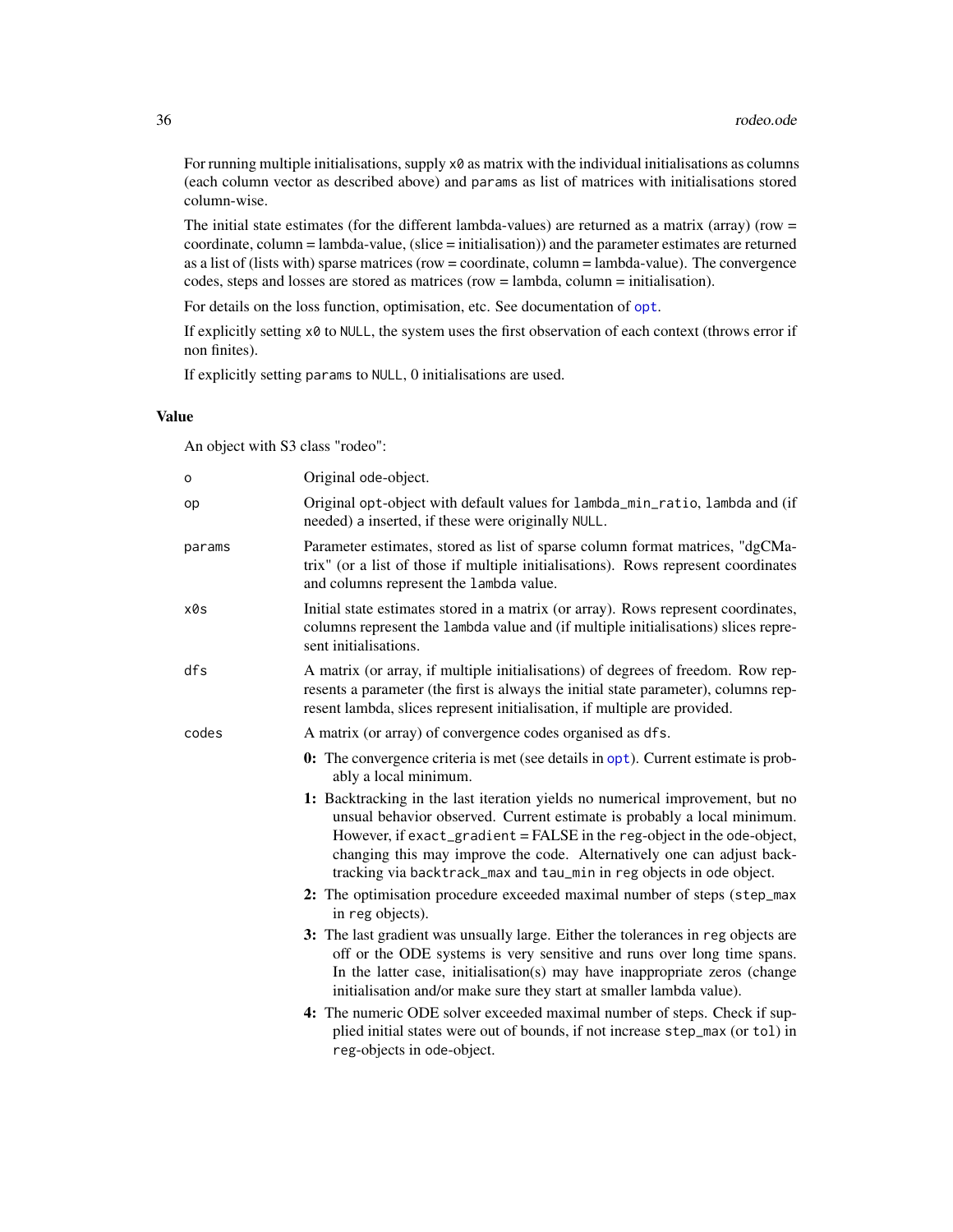#### <span id="page-36-0"></span>solver 37

| steps     | A matrix (or array) holding number of steps used in optimisation procedure.<br>Organised as dfs.                           |
|-----------|----------------------------------------------------------------------------------------------------------------------------|
| losses    | A vector (or matrix) of unpenalised losses at optimum for each lambda value<br>(stored row-wise if multiple are provided). |
| penalties | A matrix (or array) of penalties for each parameter, organised as dfs.                                                     |
| jerr      | A matrix (or array) of summary codes (for internal debugging), organised as<br>dfs.                                        |

# See Also

rodeo, rodeo.aim

```
set.seed(123)
# Example: Michaelis-Menten system with two 0-rate reactions
A \leq matrix(c(1, 1, 0, 0,
              0, 0, 1, 0,
              0, 0, 1, 0,
              0, 1, 0, 0,
              0, 0, 0, 1), ncol = 4, byrow = TRUE)
B \le - matrix(c(0, 0, 1, 0,
              1, 1, 0, 0,
              1, 0, 0, 1,
              0, 0, 0, 1,
              0, 0, 1, 0), ncol = 4, byrow = TRUE)
k \leq c(1, 2, 0.5, 0, 0); x0 \leq c(E = 2, S = 8, ES = 0.5, P = 0.5)Time \leq seq(0, 10, by = 1)
# Simulate data, in second context the catalytic rate has been doubled
m \leq -mak(A, B)contexts \le cbind(1, c(1, 1, 2, 1, 1))
y <- numsolve(m, c(Time, Time), cbind(x0, x0 + c(2, -2, 0, 0)), contexts * k)
y[, -1] <- y[, -1] + matrix(rnorm(prod(dim(y[, -1])), sd = .1), nrow = nrow(y))
# Fit data using rodeo on mak-object
op <- opt(y)
fit \leq rodeo(m, op, x0 = NULL, params = NULL)
# Example: fit data knowing doubled catalytic rate
m_w_doubled <- mak(A, B, r = reg(contexts = context))fit <- rodeo(m_w_doubled, op, x0 = NULL, params = NULL)
```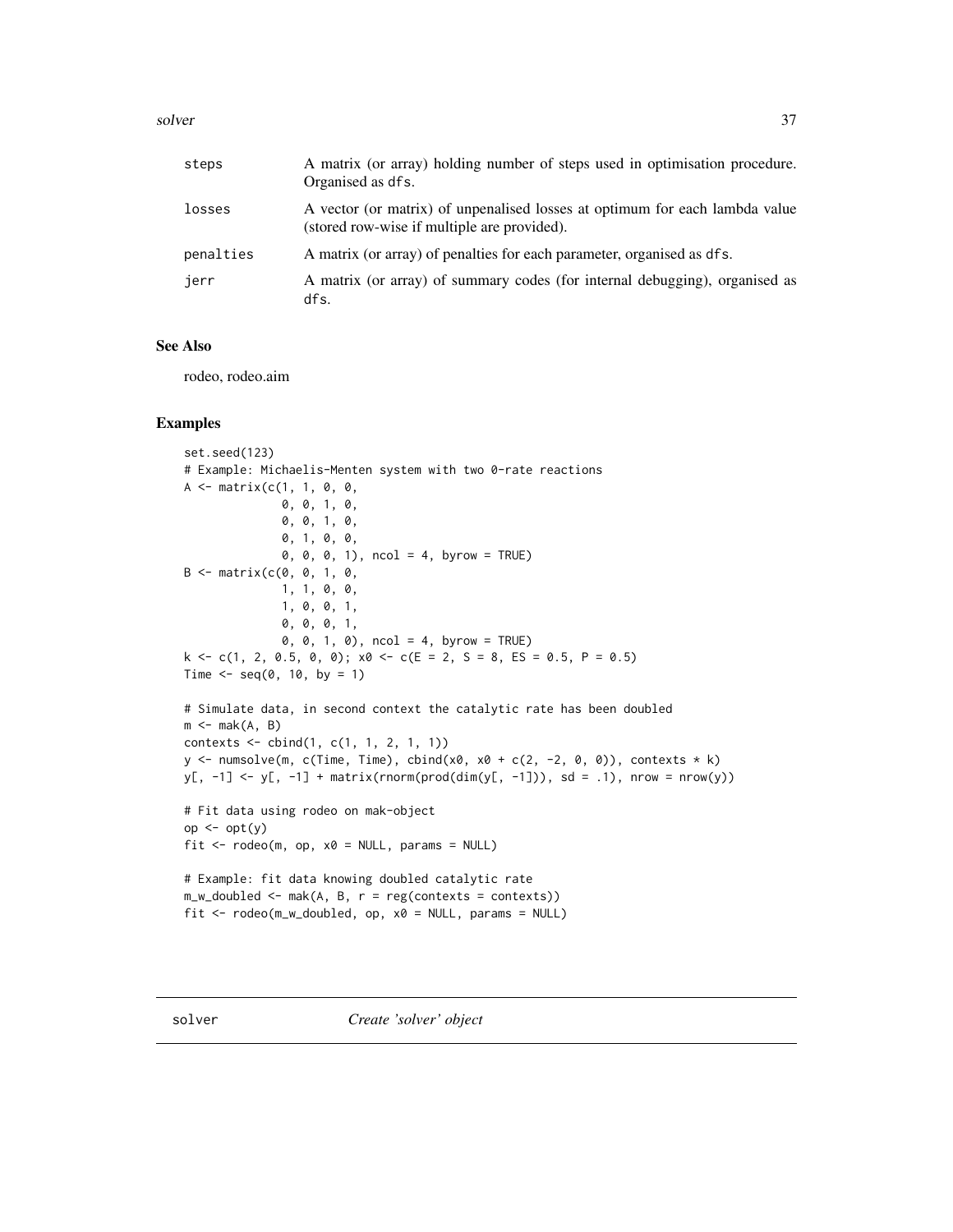# <span id="page-37-0"></span>Description

This function creates an object of class solver, which holds the basic information of numeric solver applied to the ode-systems.

#### Usage

```
solver(name = "rkf45", step_max = 100, tol = 1e-06, h_init = 1e-04, ...)
```
#### Arguments

| name      | Character string naming the ODE-solver. Must be one of: "rk23" (Runge-Kutta<br>order 2/3), "bs23" (Bogacki-Shampine order 2/3), "dp45" (Dormand-Prince or-<br>der 4/5) or "rkf45" (Runge-Kutta-Fehlberg order 4/5, default). |
|-----------|------------------------------------------------------------------------------------------------------------------------------------------------------------------------------------------------------------------------------|
| step_max  | Positive integer giving the maximal number of steps the solver may take between<br>two consecutive time points.                                                                                                              |
| tol       | Positive numeric tolerance level used for embedded pair solver.                                                                                                                                                              |
| $h$ _init | Positive numeric giving initial discretisation of time interval for solver.                                                                                                                                                  |
| $\cdots$  | Additional arguments passed to solver.                                                                                                                                                                                       |

# Value

An object with S3 class "solver".

#### See Also

ode

```
# Use 'solver' object to specify numerical solver when creating 'ode' objects
# Example: power law kinetics with Dormand-Prince order 4/5 solver
A \leftarrow matrix(c(1, 1, 0, 0,
  0, 0, 1, 0,
  0, 0, 1, 0), ncol = 4, byrow = TRUE)
p \leftarrow plk(A, s = solver("dp45"))# Example: ... and with more steps
p \leftarrow plk(A, s = solver("dp45", step_max = 1e3))# Example: rational mass action kinetics with Runge-Kutta order 2/3 solver
B \leq - matrix(
c(0, 0, 1, 0,
 1, 1, 0, 0,
  1, 0, 0, 1), ncol = 4, byrow = TRUE)
rmak <- ratmak(A, B, s = solver("rk23"))
```